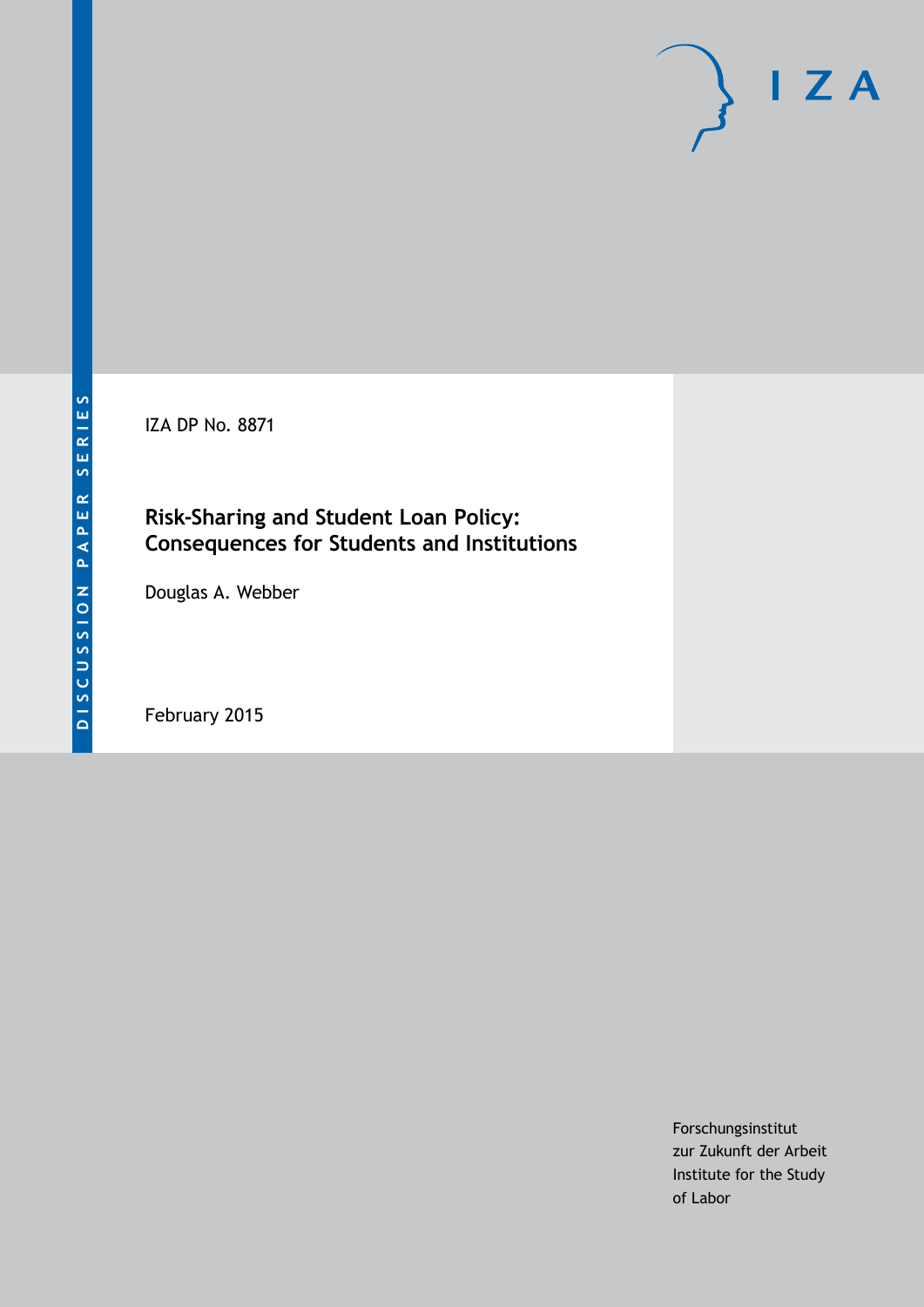# **Risk-Sharing and Student Loan Policy: Consequences for Students and Institutions**

**Douglas A. Webber**

*Temple University and IZA*

Discussion Paper No. 8871 February 2015

IZA

P.O. Box 7240 53072 Bonn **Germany** 

Phone: +49-228-3894-0 Fax: +49-228-3894-180 E-mail: [iza@iza.org](mailto:iza@iza.org)

Any opinions expressed here are those of the author(s) and not those of IZA. Research published in this series may include views on policy, but the institute itself takes no institutional policy positions. The IZA research network is committed to the IZA Guiding Principles of Research Integrity.

The Institute for the Study of Labor (IZA) in Bonn is a local and virtual international research center and a place of communication between science, politics and business. IZA is an independent nonprofit organization supported by Deutsche Post Foundation. The center is associated with the University of Bonn and offers a stimulating research environment through its international network, workshops and conferences, data service, project support, research visits and doctoral program. IZA engages in (i) original and internationally competitive research in all fields of labor economics, (ii) development of policy concepts, and (iii) dissemination of research results and concepts to the interested public.

<span id="page-1-0"></span>IZA Discussion Papers often represent preliminary work and are circulated to encourage discussion. Citation of such a paper should account for its provisional character. A revised version may be available directly from the author.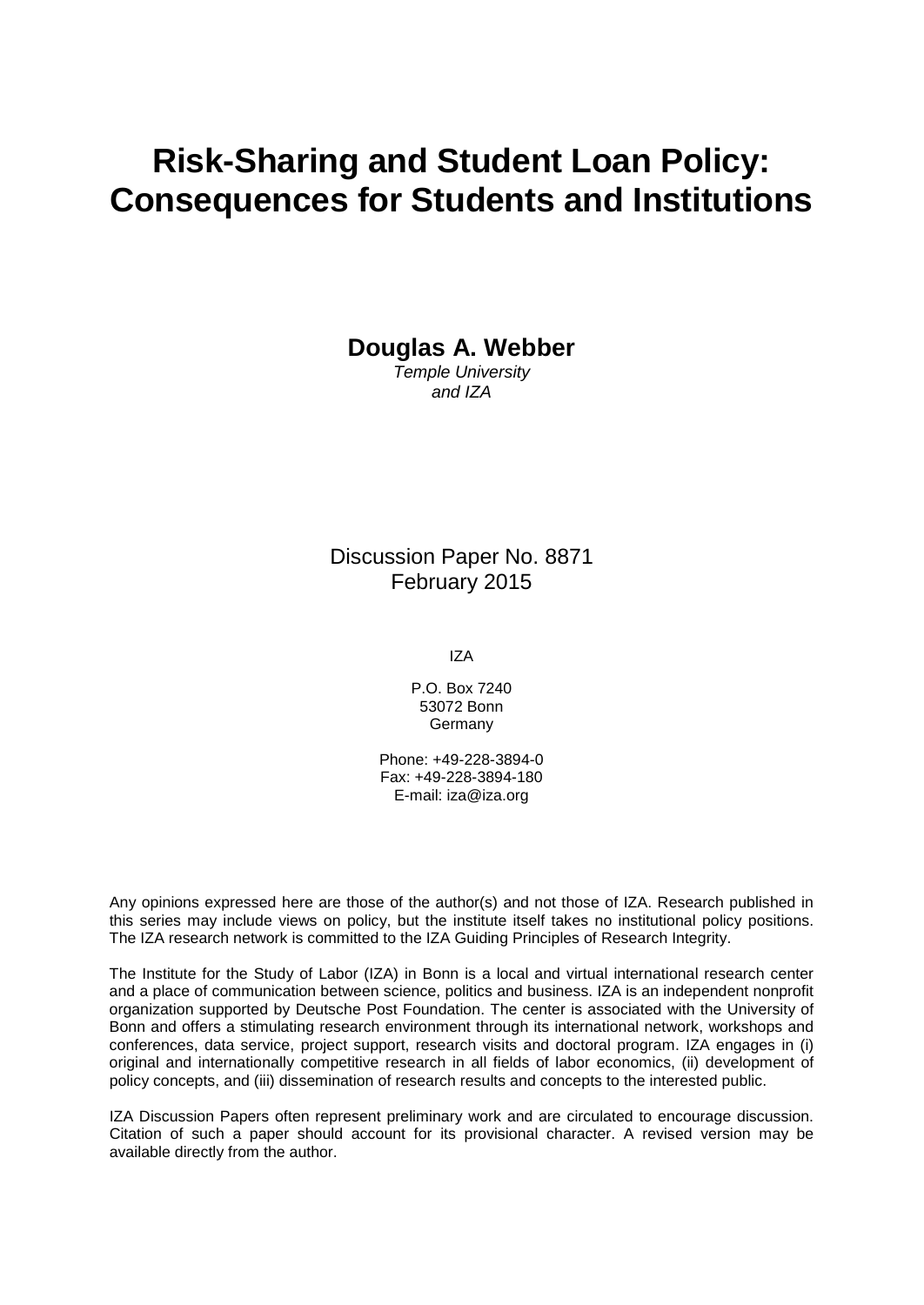IZA Discussion Paper No. 8871 February 2015

# **ABSTRACT**

## **Risk-Sharing and Student Loan Policy: Consequences for Students and Institutions[\\*](#page-1-0)**

This paper examines the potential costs and benefits associated with a risk-sharing policy imposed on all higher education institutions. Under such a program, institutions would be required to pay for a portion of the student loans among which their students defaulted. I examine the predicted institutional responses under a variety of possible penalties and institutional characteristics using a straightforward model of institutional behavior based on monopolistic competition. I also examine the impact of a risk-sharing program on overall economic efficiency by estimating the returns to scale for undergraduate enrollment (as well as other outputs) among each of ten educational sectors. I find that even a relatively small incentive effect of a risk-sharing would lead to a substantial decline in overall student debt. There is considerable heterogeneity across sectors, with 4-year for-profit institutions accounting for the majority of the savings. My estimates suggest that a risk-sharing program would induce a modest tuition increase, but that there is unlikely to be a substantial loss of economic efficiency in terms of costs due to a reallocation of students across sectors.

JEL Classification: I22

Keywords: student loans, higher education, default rates

Corresponding author:

Douglas A. Webber Department of Economics Temple University 1301 Cecil B. Moore Ave Ritter Annex 883 Philadelphia, PA 19102 USA E-mail: [douglas.webber@temple.edu](mailto:douglas.webber@temple.edu)

I have greatly benefited from the advice of Ron Ehrenberg and J. Catherine Maclean.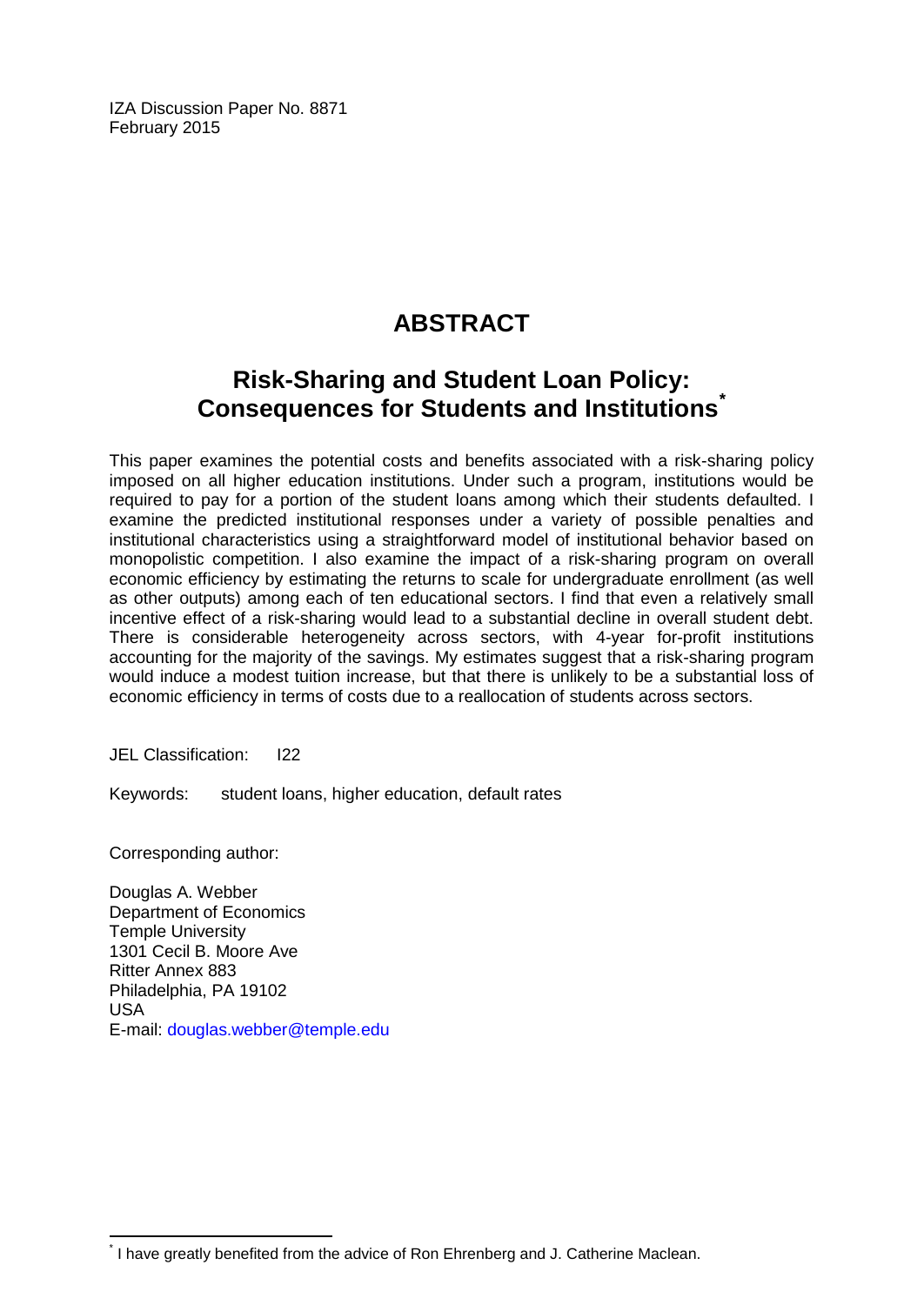#### 1 Introduction

With total student loan debt and default rates at or near all-time highs, it is more important than ever to understand the impact that the high debt burden (and policies aimed at reducing this burden) will have on individuals and on the higher education landscape. From the individual's perspective, a high level of debt may delay or reduce financial self-sufficiency, which has implications for countless other markets such as housing, occupation choice, or marriage. Further, those with particularly high levels of debt may never realize a positive nancial return on their investment in schooling. From a macroeconomic perspective, the approximately \$1.2 trillion in outstanding debt from student loans (some economists go so far as to compare this to the real estate bubble which preceded the Great Recession) will impact the Federal budget for decades to come.

At the core of the problem is an increasing number of student loan defaults and delinquencies driven by rising tuition and poor initial job placements among recent graduates (the rate of defaults within 2 years of leaving school roughly doubled from 2004 to 2011). There is, of course, substantial heterogeneity in default rates across institutional characteristics, ranging from a low of  $7.2\%$  among private non-profits to a high of almost  $20\%$  among private for-profit institutions. The prior figures have spurred a number of policy proposals aimed at incentivising schools to reduce their student loan default rates. One such policy mandates that institutions to be ineligible for federal financial aid (such as Pell Grants) if their three-year cohort default rates are above 30% for three consecutive years, or above 40% for one year. Due to the small number of schools actually impacted by this policy (Gross et al., 2009), many have called for a higher bar (i.e. lower required default rates) in order to continue receiving federal funding. An obvious drawback to such a policy is the discontinuous nature of the punishment. Institutions which fall just over the required default rate will face a funding crisis, as federal aid is crucial to the operation of the vast majority of institutions. Similarly, students at these institutions will now be without a needed source of funding, even those for whom the education would have benefited. A second drawback is that this type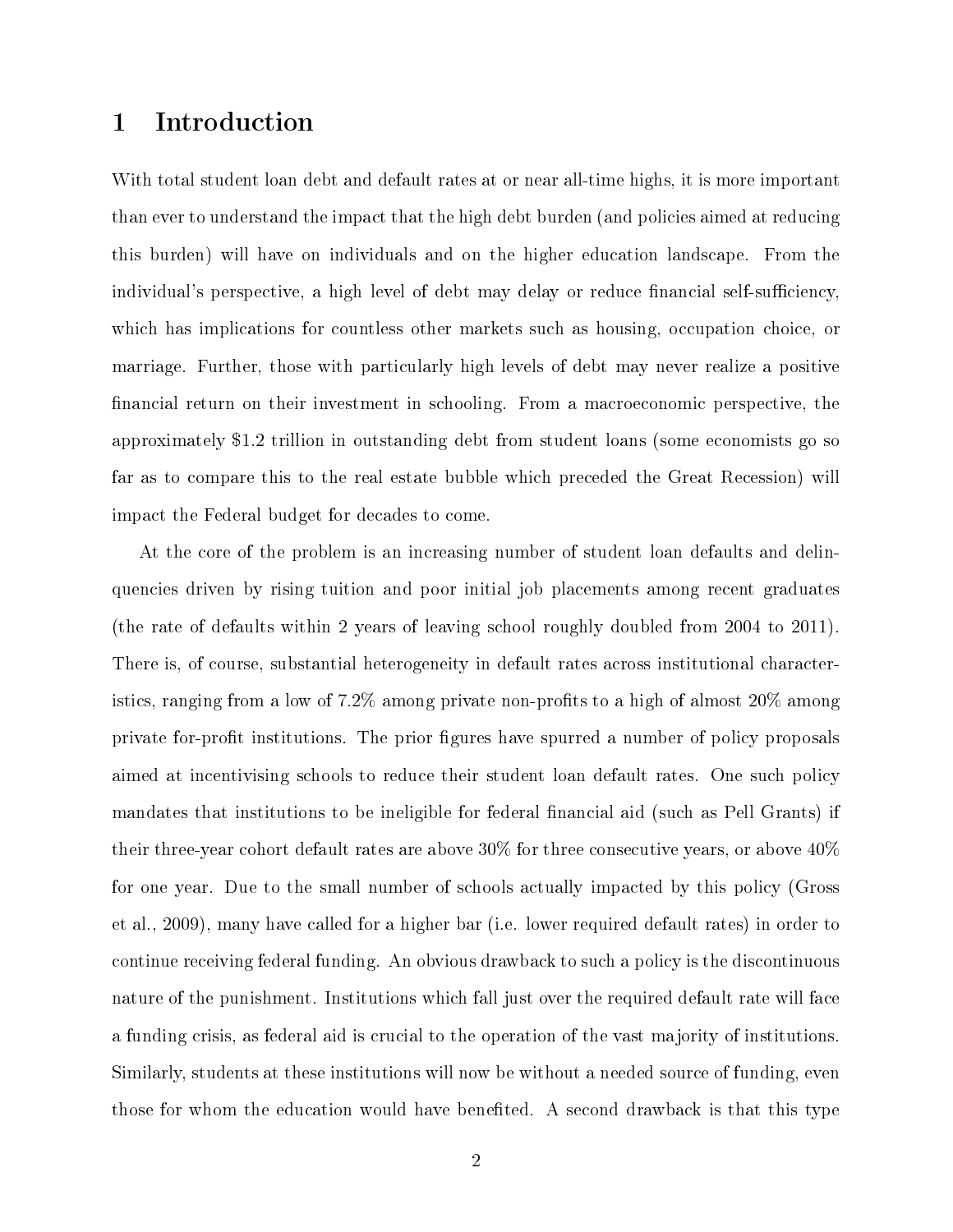of policy provides no incentives to improve student outcomes for those institutions not near the cutoff.

Another recently proposed policy to reduce defaults and overall student loan debt is to force schools to pay for a portion of the debt accrued by students who default on their student loans, also known as risk-sharing. While a policy of risk-sharing has received much less attention than federal aid eligibility cutoffs, it may be a theoretically more appealing option since it does not suffer from the drawbacks listed above. First, students are not deprived of the opportunity to receive federal funds or forced to attend a less conveniently located school (if one even exists). Second, replacing the sharp discontinuity with a smooth punishment function incentivises all schools to lower their default rates, not just the worst offenders. There are, however, potential downsides which are shared by both policies. Institutions could pass additional costs onto students in the form of higher tuition and/or reduce the number of students admitted.

This paper evaluates the response of postsecondary institutions to various risk-sharing policies both in terms of tuition and enrollment. This is accomplished by incorporating the parameters from cost function estimates into a simple model of university behavior based on monopolistic competition. I also present updated estimates of the returns to scale and scope among university outputs in order to look at a possible loss of allocative efficiency under a risk-sharing program.

I find that even under pessimistic assumptions about the degree of default reduction schools are able to achieve, a risk-sharing program could bring about a sizable reduction in total student loan debt. However, such savings would likely come at a cost of modestly higher tuition rates, a tradeoff which policymakers should consider when designing the program. Furthermore, I find no evidence that there would be a sizable loss of economic efficiency if students are induced to enter a different educational sector as a result of a risk-sharing program.

The paper is constructed as follows: Section 2 discusses the previous literature. Section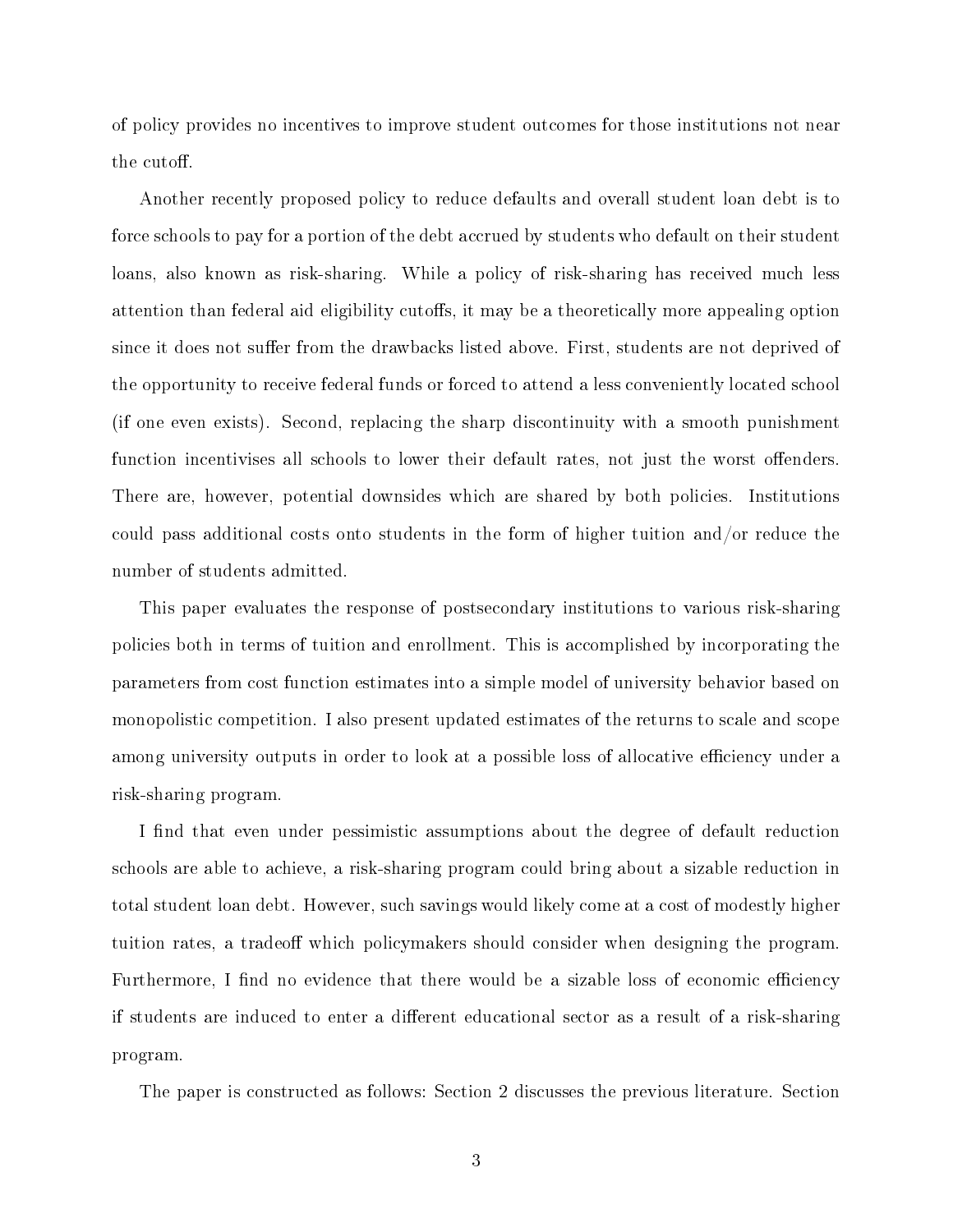3 describes the data and empirical methodology used to estimate institutional cost functions and responses. Section 4 provides a discussion of the findings and their implications, and Section 5 concludes.

#### 2 Previous Literature

This section presents a brief summary of the literatures which are touched on by this paper. For a broader overview of the higher education fiscal landscape, see Ehrenberg (2012) or Ehrenberg (2014).

A central focus of this paper is the estimation of cost functions among higher education institutions. The seminal paper in this literature is Cohn et al.  $(1989)$ , the first study to estimate cost function parameters institutions of higher education and translate these parameters into the economically meaningful measures of economies of scale and scope. A number of studies have utilized the framework fromCohn et al. (1989) to provide similar measures for institutions in different countries or at different points in time (see Laband and Lentz  $(2003)$  or Sav  $(2011)$  to name just a few).

Since defaults on student loans are disproportionately concentrated among for-profit institutions, much of the political discussion surrounding defaults has focused on schools in that sector. While the literature which focuses specifically on for-profit institutions is still relatively small, primarily due to a lack of high-quality data, there are several recent excellent studies which examine multiple aspects of the for-profit sector...

Cellini (2010) and Cellini and Goldin (2014) both illustrate the large role that federal student aid plays in the strategic decisions of for-profit institutions. Cellini  $(2010)$  finds that entry of new for-profit programs is directly tied to the availability and generosity of federal aid such as Pell Grants.Cellini and Goldin (2014) show that increases in the generosity of these programs leads to increases in tuition at for-profit institutions, a confirmation of the so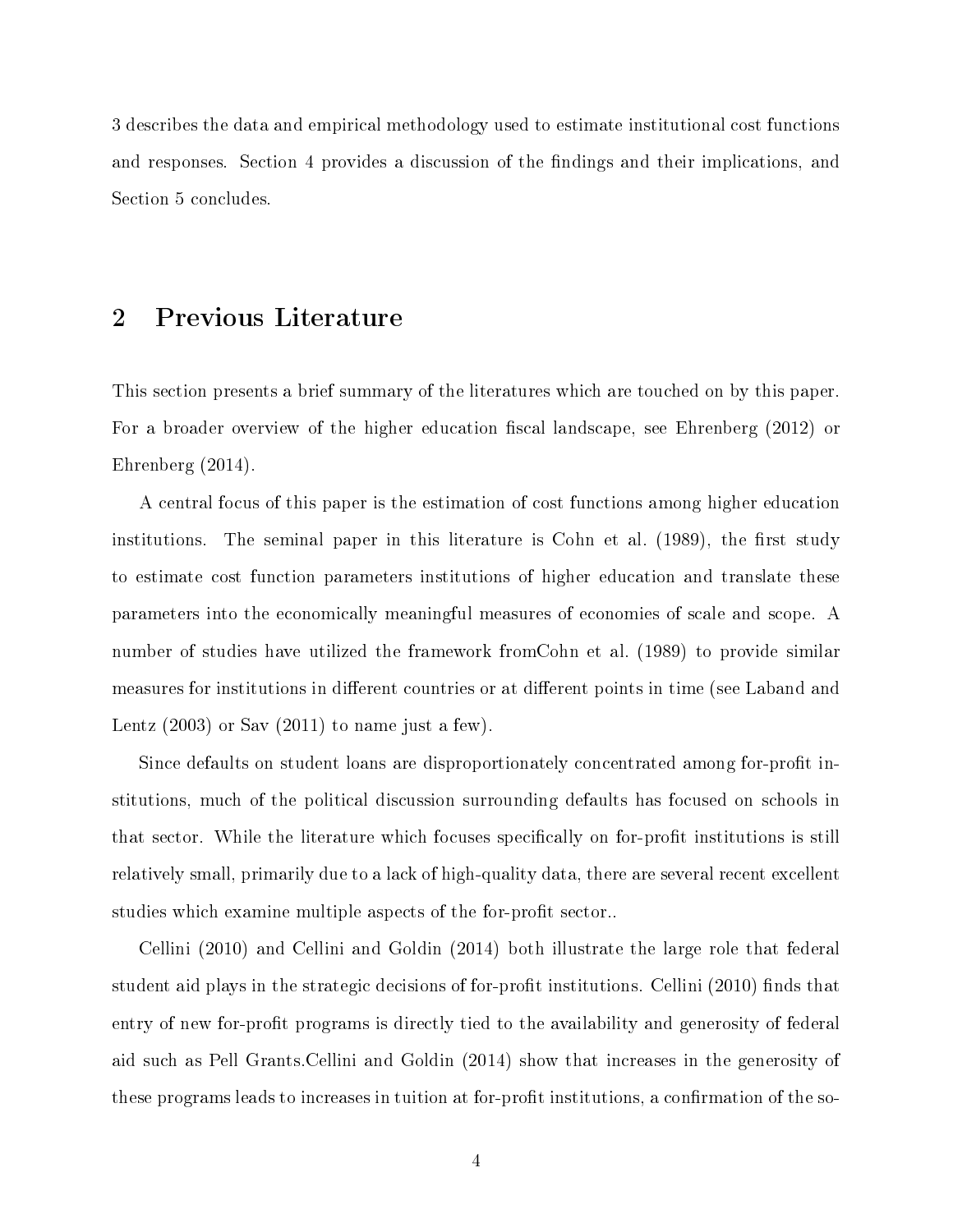called "Bennett Hypothesis", and important evidence which supports the model of institution behavior which is used in this paper.

Recent work also tends to find that the costs (Cellini, 2012) and benefits (Cellini and Chaudhary, 2014; Lang and Weinstein, 2013) of attending a for-profit college tend to be less favorable to students relative to other sectors. However, it is important to note there is selection along several dimensions into attending a for-profit university, and that not all groups have equal access to all educational sectors (Chung, 2012).

The current paper also has substantial overlap with the growing body of research on student loans. For an excellent survey of both the practical and academic sides of student loans, see Avery and Turner (2012). The strand of this literature which deals with default rates is the most relevant to the current study. Dynarski (1994) and Hillman (2014) examine the characteristics which correlate with eventual default on their loans, finding unsurprisingly that borrowers from low-income households, college dropouts, and those with the lowest post-college earnings were the most likely to default on their student loans. Ionescu (2009) tests the impact of various student loan policies (e.g. repayment flexibility, eligibility requirements) on schooling decisions and default rates using a structural model of human capital accumulation.

#### 3 Empirical Methodology

The goal of this study is to be able to predict how postsecondary institutions would respond to various student loan risk-sharing policies. This is accomplished in two steps: 1) estimate cost function parameters to obtain a marginal cost curve for each institution, and 2) use the cost curve estimates in a simple model of monopolistic competition to predict what the institutional response would be to a risk-sharing policy (modeled as a change in costs). Each step is described in turn below.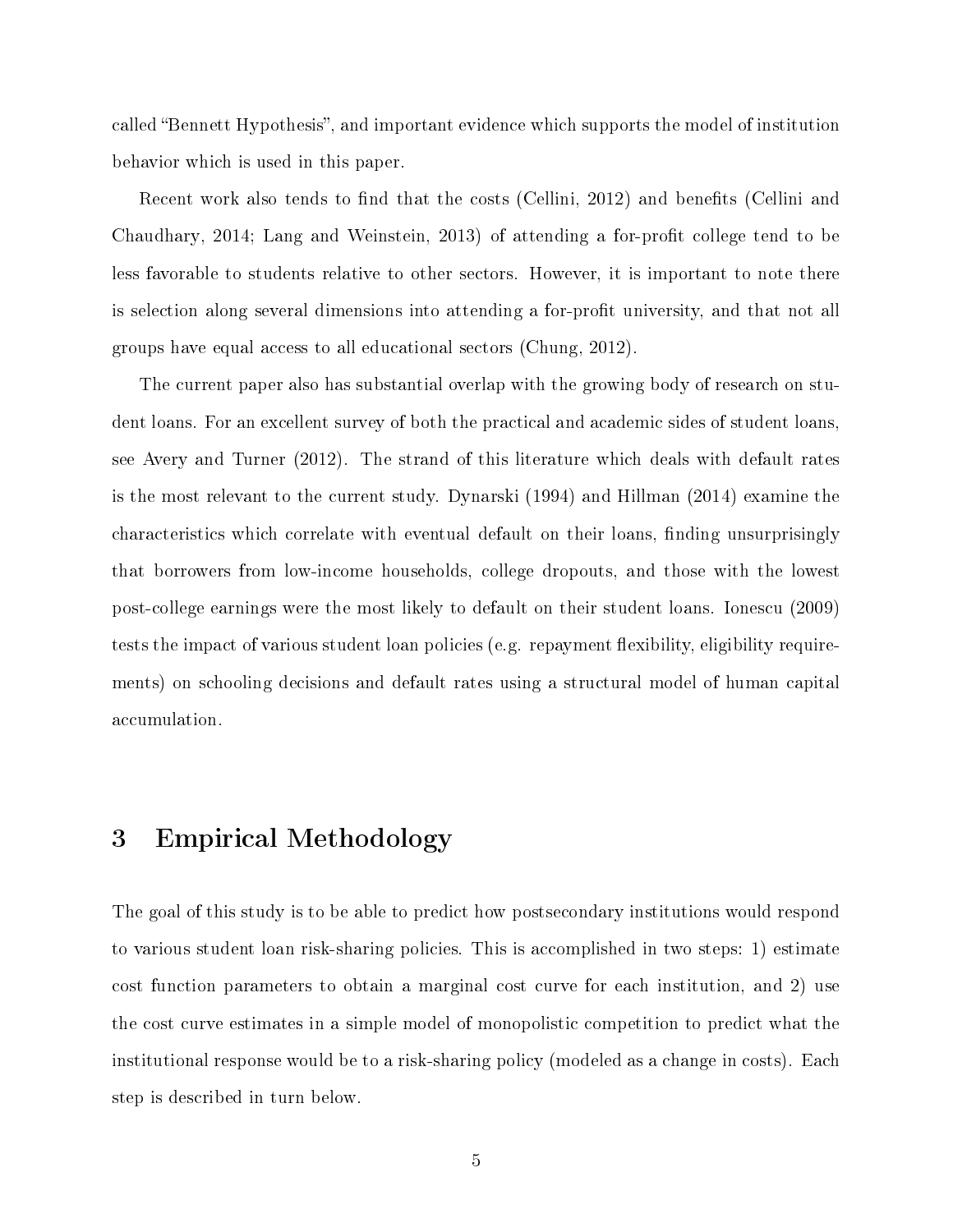#### Cost Function Estimation

I estimate a panel data variant of the model originally estimated in Cohn et al. (1989), the seminal paper in the higher education cost function literature. Specifically, I estimate the following equation for each of ten institution types (Public Research, Private Research, Public Masters, Private Masters, Public 4-year, Private 4-year, Public 2-year, Private 2-year, For-profit 4-year, and For-profit 2-year).

$$
C_{it} = \alpha_0 + X_{it}\beta + \sum_j \gamma_j Y_{ijt} + (1/2) \sum_k \sum_j \delta_{jk} Y_{ijt} Y_{ikt} + \mu_i + \varepsilon_{it}
$$
 (1)

C represents the total cost expended by institution i at time t. X is a vector of control variables (the average instructor's salary and year fixed effects), Y represents the total value of outputs j and k (where j and k both index undergraduate enrollment, graduate enrollment, and a measure of external research output),  $\mu_i$  denotes institution fixed effects, and  $\varepsilon_{it}$  is the usual error term. The above formulation effectively forms a quadratic in each output, as well as interactions between each output pair<sup>1</sup>. Output categories were excluded from samples where all, or nearly all, institutions had no positive values of the output (e.g. research or graduate enrollment for community colleges).

The data for this study come from the Integrated Postsecondary Education Data System (IPEDS). The analysis utilizes an unbalanced panel of institutions which cover the 1987-88 to 2010-11 academic years. Undergraduate and graduate enrollment are measured in fulltime equivalent (FTE) students. Following Cohn et al. (1989), research output is measured as spending on external research administration.

While the main focus of this paper is not to generate estimates of institutional economies of scale and scope, these quantities are nonetheless useful when considering the optimal response to a change in costs. Following Cohn et al. (1989), I present updated estimates of ray economies of scale, product specific economies of scale, and economies of scope for each

 $1$ Other parameterizations were tested, including a quartic in each output category and a translog cost function. Results are available upon request.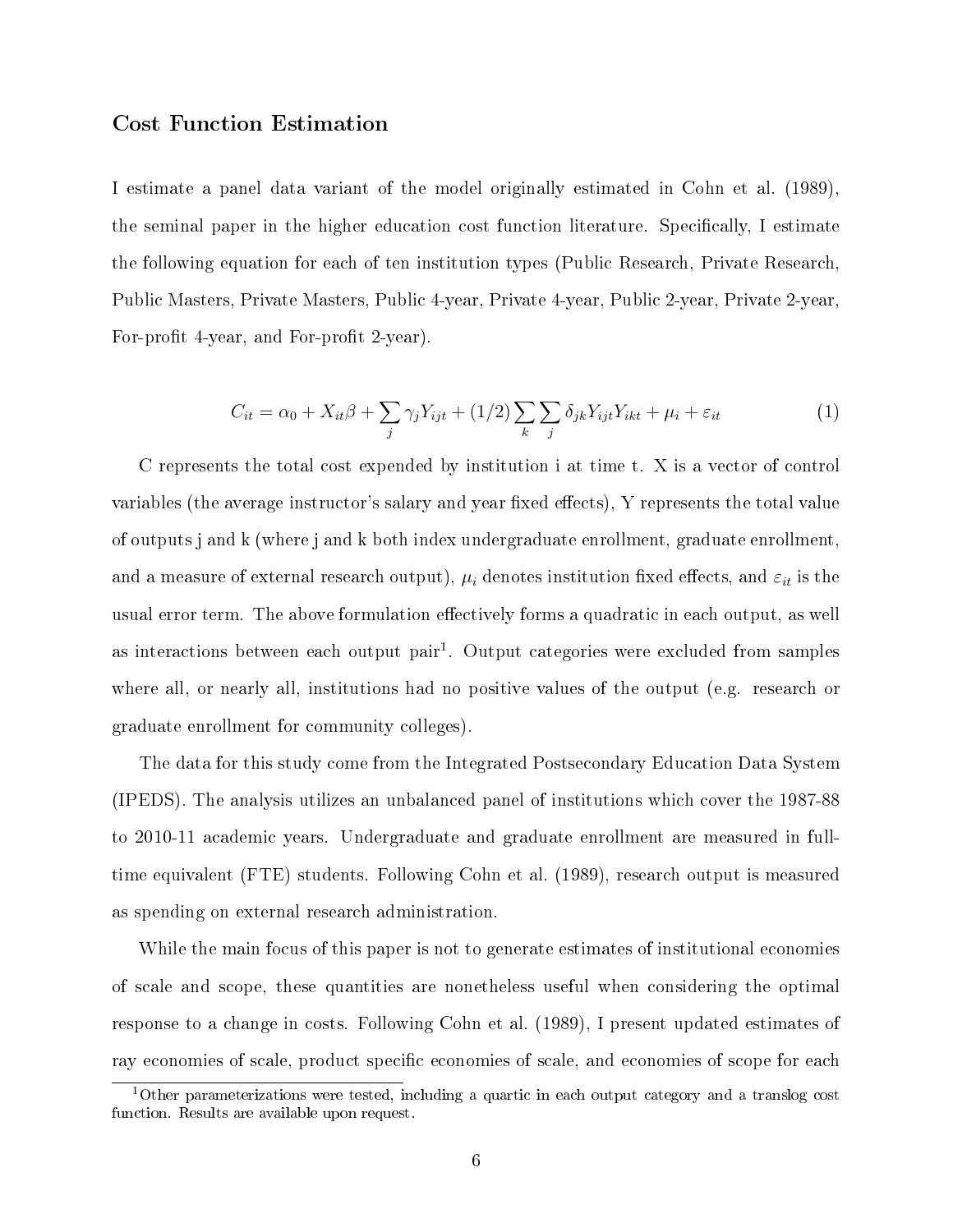of the ten institutional types studied. These quantities are dened as follows:

Ray Economics of Scale (at time t) : 
$$
\frac{C_{it}}{\sum_{j} MC_{i}^{j} \times Output_{it}^{j}}
$$
 (2)

$$
Product Specific Economics of Scale (for product j at time t): \frac{C_{it} - C_{it}^{-j}}{MC_{i}^{j} \times Output_{it}^{j}}
$$
(3)

Economics of Scope (for product j at time t) : 
$$
\frac{C_{it}^{j} + C_{it}^{-j} - C_{it}}{C_{it}}
$$
(4)

Ray economies of scale represent the impact on cost of a proportional increase of all products (i.e. undergraduate teaching, graduate teaching, and research), and are equivalent to product specific economies in the case of single-product firms. In the notation above, quantities with a superscript j refer to the item specific to product j (e.g. the marginal cost of undergraduate teaching), and quantities with a superscript -j refer to the item specific to all products except j (e.g. the total cost of all products except graduate teaching). The quantities above are calculated based on the estimates from Equation (1).

#### Estimating Institutional Responses

To predict how institutions will respond to a program such as risk sharing, we must first posit a model for their optimal choice of output. In this paper, I assume that firms make decisions based on a simple model of monopolistic competition, where they choose output (e.g. undergraduate teaching) and price (tuition) based on marginal cost, marginal revenue, and demand.

At first glance, a model based on profit maximization may seem inappropriate for schools in the nonprofit sector. However, I assume that each institution's current output and price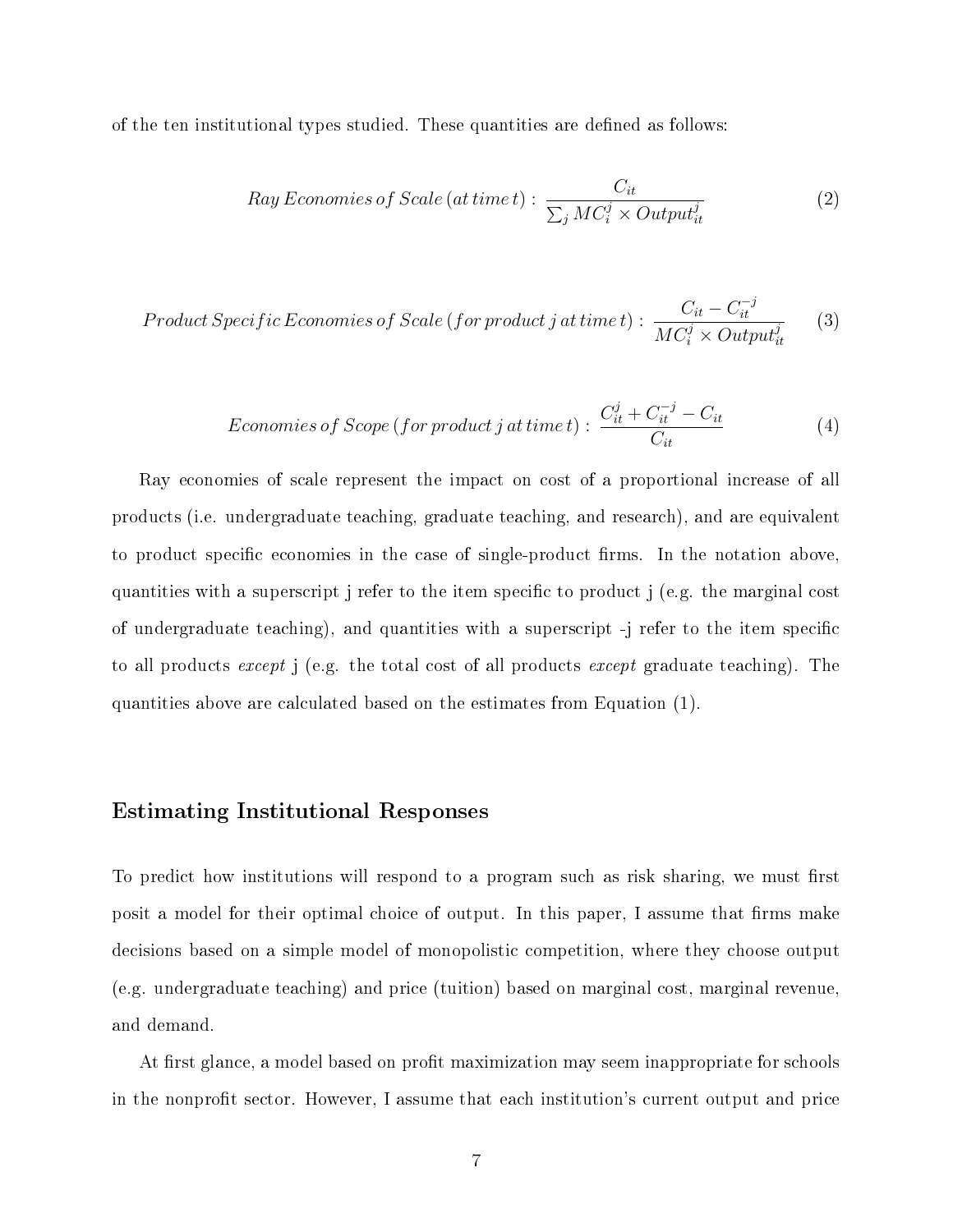combination represents an optimal allocation, and only assume that institutions will respond to small changes in costs in a profit-maximizing manner. In this way, my strategy makes no assumptions about what objective function institutions are attempting to maximize in a global sense (e.g. profit, prestige, research, school rank), but only assumes that they will respond to a small increase in costs in a way which minimizes the negative impact on their budgets. While the validity of this assumption still likely varies across institutional type, it is relatively unrestrictive in that many institutions are currently under substantial budgetary pressure and likely do take costs into account when making strategic decisions.

In a sense, assuming a model of monopolistic competition is akin to assuming that the "Bennett Hypothesis" holds. As noted above, the recent evidence is strongly in favor of this point among for-profit institutions (Cellini and Goldin, 2014). The evidence on other sectors of higher education still seems to support some degree of "Bennett Hypothesis" response, although the evidence is more mixed when examining in-state tuition at public universities (Long, 2004a; Stingell and Stone, 2007).

Based on the estimates from Equation (1), I can construct an approximation to the slope of each institution's marginal cost curve by taking the twice differentiating the cost function with respect to undergraduate enrollment (the output which this paper will focus on). Constructing the marginal revenue and demand curves is a more difficult task with administrative data which does not allow me to observe student choice. Therefore, I present estimates for a variety of assumed demand elasticities which have been estimated in the literature. By assuming a given demand elasticity, the slope of the marginal revenue curve is implicitly determined.

Next, I assume that the level of undergraduate enrollment observed for a given institution and year is the level at which the estimated marginal cost curve intersects the marginal revenue curve. By combining the estimated slope of the marginal cost curve above with the assumed equilibrium, I am able to fully characterize the line. Further, I assume that the observed in-state tuition level is the point at which this observed level of undergraduate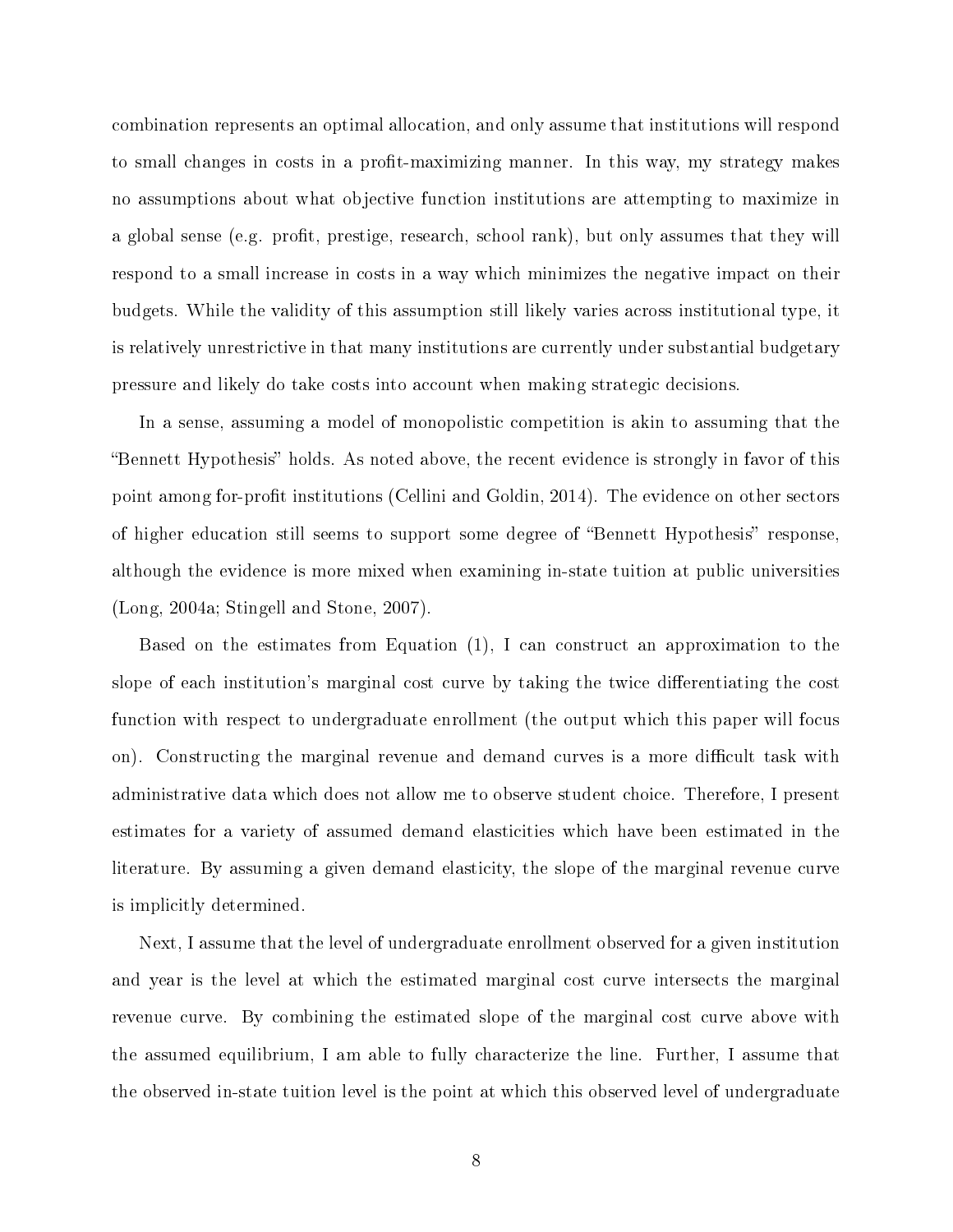enrollment hits the demand curve.

In order to assess the response of the institution to a risk-sharing program, I then shift the marginal cost curve up according to the following equation:

$$
MC_{new} = \hat{MC} + riskpremium \times \% default \times \% loan \times average loan
$$
 (5)

where  $\hat{MC}$  is the estimated marginal cost curve derived from Equation (1), riskpremium is the fraction of default costs the institution is asked to pay for, %default is the fraction of defaults observed at the institution (this is defined at the institution type level based on data from the Department of Education), %loan is the share of each institution's students who receive student loans, and averageloan is the average dollar value of the loans held by students with a loan (the latter two variables are obtained from IPEDS). Finally, the new optimal undergraduate enrollment is calculated based on the intersection of the new marginal cost curve and the original marginal revenue curve, and the new tuition level is calculated based on where the new enrollment figure crosses the demand curve.

#### 4 Results

Table 1 presents summary statistics for each of the ten institution types. All of the data come from IPEDS with the exception of the 3-year default rate, which is obtained from the Department of Education at the institution-type level. The substantial differences among the observable characteristics of institutions underscores the need to estimate all models separately by institution type. Of particular interest to this study are the differences in the student loan variables. The average loan amount at for-profit institutions is roughly double that of public institutions. The disparity grows even larger when taking into account that about four out of 5 students attending for-profit institutions receive student loans, while less than half of the student body at the typical public institution takes on debt (and only 11%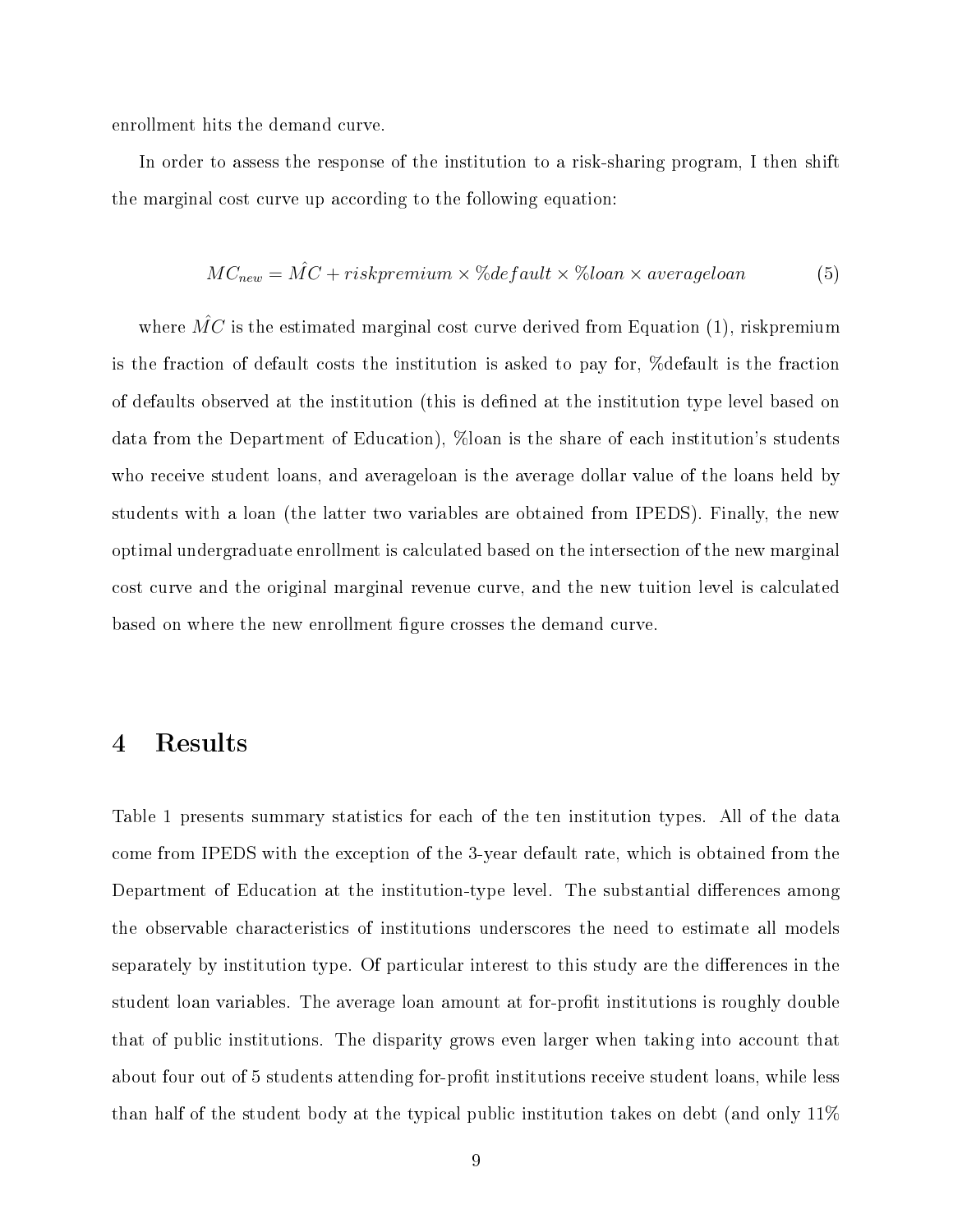of students at public 2-year schools). These figures are important for interpreting the results below.

Coefficient estimates and standard errors (clustered at the institution level) from Equation  $(1)$  run separately on each institution type are shown in Table 2. The model fit is fairly strong for most institution types, and does not change much when other more flexible functional forms are utilized (e.g. quartic). Given that the focus of this paper is on predictions at individual institutions, a simpler functional form is actually preferable, since a quartic specification can lead to implausible responses for outlier institutions. While the estimates in Table 2 are not the focus of the paper (they are used to construct the marginal cost estimates), the results are in line with similar estimates from the prior literature (Cohn et al., 1989; Laband and Lentz, 2003; Sav, 2011).

Table 3 presents estimates of ray/product specific economies of scale and economies of scope for each institutional category. Each estimate represents the median institution's degree of scale or scope economies; standard errors are generated by bootstrapping the cost function regressions and scale/scope calculations together.

A value of greater than one for either ray or product specific economies of scale implies increasing returns to scale, while a value of less than one implies diseconomies of scale. Economies (diseconomies) of scope exist when the estimate is positive (negative).

Several interesting results stand out from the scale and scope calculations. First, private (both for-profit and non-profit) tend to have larger scale economies than their public counterparts. This is not at all surprising given the profit motives of for-profit institutions and the focus on small class sizes of private non-profits. Second, while not a perfect comparison. these estimates appear somewhat larger (greater economies of scale) than similar estimates using older data (Cohn et al., 1989; Laband and Lentz, 2003) despite considerable growth in enrollments. Anecdotally, this may be attributed to technological advances such as online learning. I am not aware of any work which rigorously examines the causes of such changes in cost structure over time, but it appears to be a potentially interesting question for future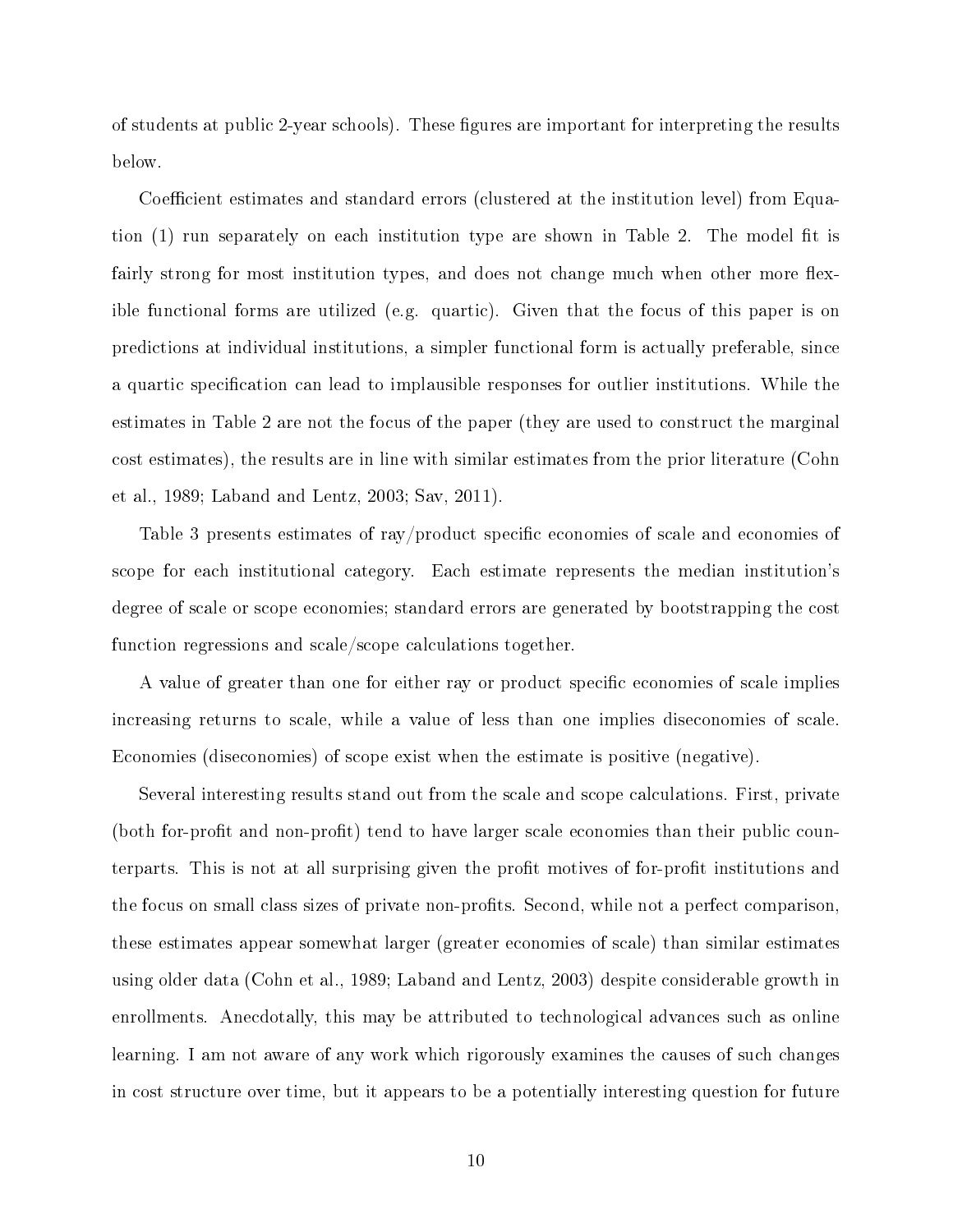research.

Tables 4-6 show the predicted results of a risk-sharing program where the institution must pay for 20% or 50% of its students' defaults. Table 4 presents the results when the assumed demand elasticity is .1, Table 5 presents the results when the elasticity is .3, and Table 6 assumes an elasticity of .5. These elasticities approximately correspond to the low, middle, and high end of tuition elasticities estimated in the literature, see Long (2004b) for an excellent example of how such elasticities can be estimated using detailed individuallevel data. The predictions are generated using data only from the most recent survey year (Academic Year 2010-2011). The standard errors for each prediction are obtained by bootstrapping the regressions and response models together.

The first row of each panel shows the median predicted increase in annual in-state tuition (in constant 2014 dollars). The largest increases, as would be expected, are seen in the institutions with the highest default rates, loan amounts, and prevalence of loans. Focusing on Table 5, tuition at for-profit institutions would be expected to rise by \$165 per year for the typical institution under a 20% risk-sharing plan (1-2%), or between \$400-\$500 under a 50% risk-sharing system (3-4%). For all other institution types, the tuition hikes would be considerably smaller, rarely exceeding 2% even under 50% risk-sharing

The third row presents the expected decline in the entering cohort summed up over all institutions within an institution-type. A 20% risk sharing system is expected to reduce first-year cohorts at for-profit institutions by  $14,000-15,000$  students annually, substantially greater than the loss of about 400 students combined at public and private PhD institutions.

From a policy perspective, the loss of college graduates is likely of greater importance than the reduction of entering cohorts, these figures are presented in the fifth row of each panel. The model estimates suggest that 2,254 four-year degrees and 4,466 2-year degrees would be lost annually among for-profit institutions under the  $20\%$  risk sharing system (5,636) and  $11,166$  under the  $50\%$  rule). However, these figures essentially assume that institutions would reduce their enrollment in a fashion which is uncorrelated with the likelihood of grad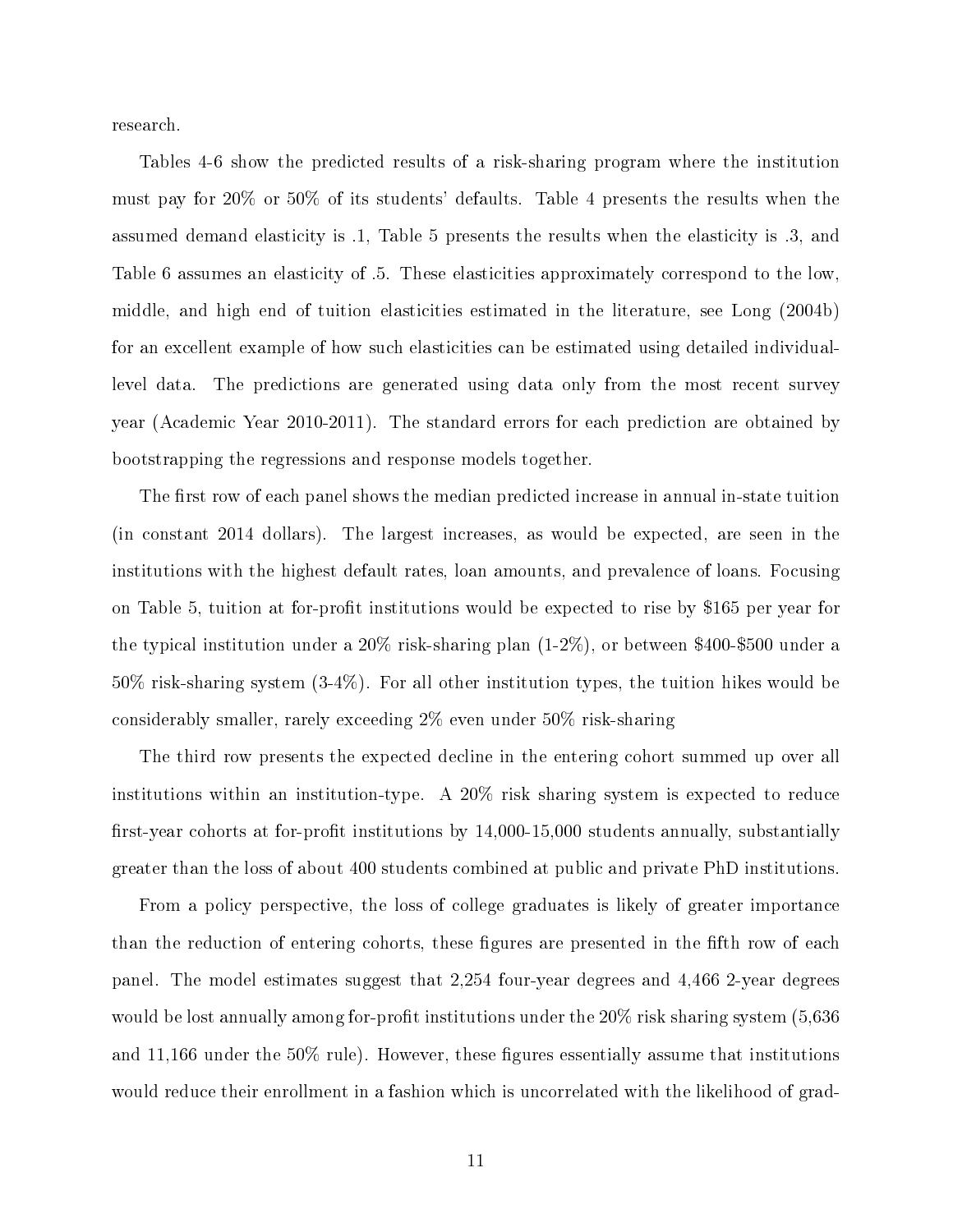uation. Given that eventual default is most likely negatively correlated with the likelihood of graduate, institutions would be incentivised to target their enrollment cutbacks at students who are highly unlikely to graduate, and thus these figures represent upper bounds.

Finally, the seventh row in each panel calculates the total student loan debt which would be saved annually by a risk-sharing program. The for-profit sector would account for about \$13 million in lower student debt under a 20% risk-sharing plan, or up to \$80 million under the 50% proposal, far outpacing other sectors (assuming a tuition elasticity of .3).

The predictions up to this point have made the (hopefully) unreasonable assumption that institutions would make no efforts to reduce defaults, and would instead respond only by reoptimizing their tuition and enrollment levels. A more realistic assumption might be a small (10%) drop in default rates by investing more heavily in students' post-graduation outcomes, or at the very least by not recruiting students who are highly unlikely to benefit from a college education (and thus will have trouble repaying the debt they incur). Table 7 reports the same predicted outcomes from Tables 4-6, but with the assumption that default rates are lowered by ten percent. By assuming a lower default rate, the costs to each institution are lower, and thus the tuition and enrollment responses are less severe. Although the savings in total student loan debt are considerably larger (\$42 million annually under 20% risk-sharing and \$130 million under  $50\%$  risk-sharing among the for-profit sector).

One potential worry of any intervention is that there may be a loss of overall economic efficiency. Given that the above results imply that for-profit institutions, particularly 4-year for-profits, may see moderate enrollment declines, it is worth asking whether a risk-sharing program might push students into a sector where they are more costly to educate. Turing back to Table 3, we see that this is unlikely to be the case. The returns to scale at a 4-year for-profit are virtually the same as at 4-year private non-profits, and the returns to scale are greater at public 2-year institutions than at for-profit 2-year schools.

So is a risk-sharing program a good idea? The answer depends on how much institutions will focus on reducing student defaults due to the new incentives and the type of student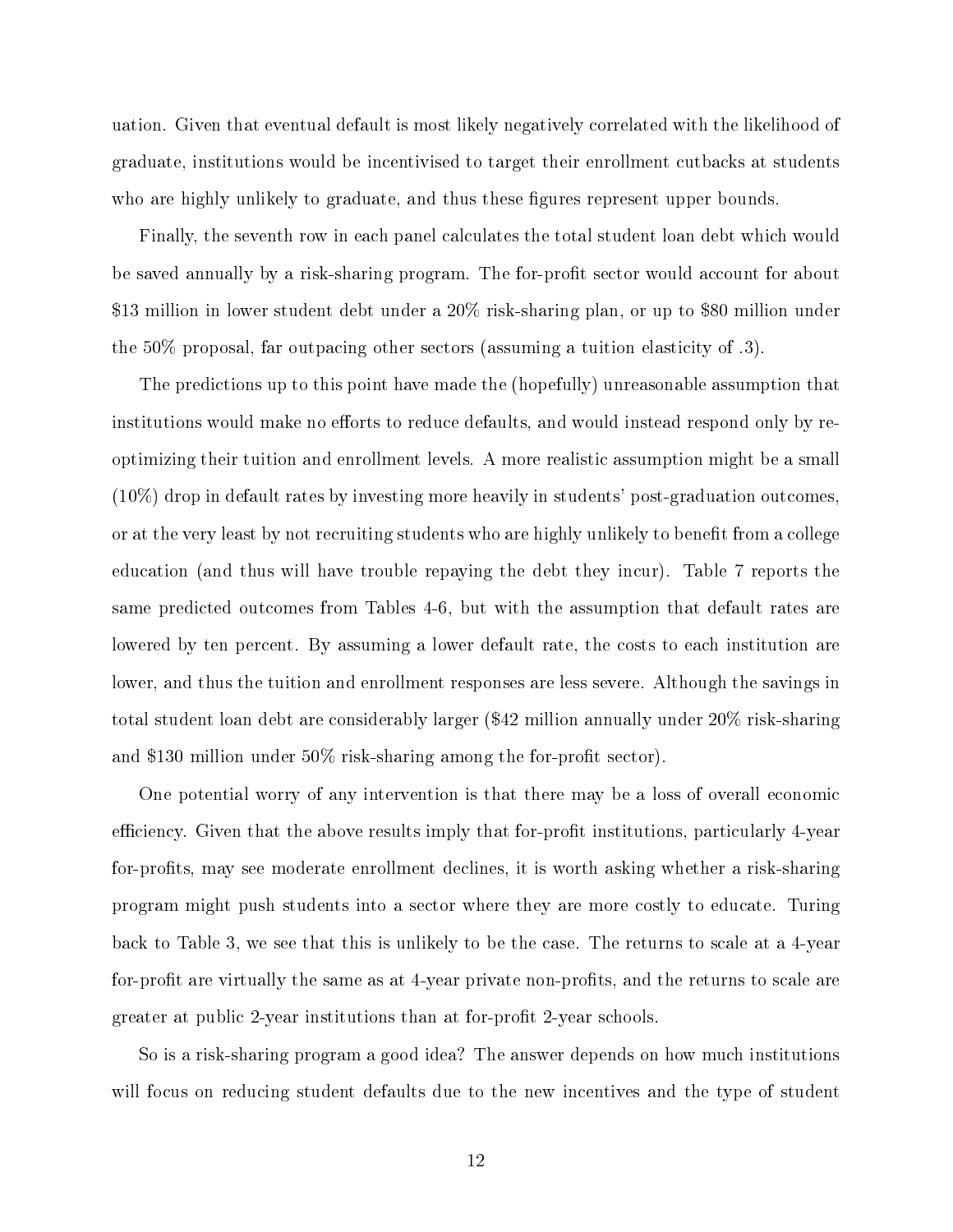who is likely to be pushed out of higher education as a result. The above results imply that even a relatively modest improvement in default rates would make the program a sensible one. While there is no way to know for sure that this type of behavior would occur, we can look at the implementation of stricter default standards in 1991 as a guide. Only the worst institutional offenders were punished with a loss of federal financial aid (default rates greater than 30%) as a result of the 1991 law change, but this also means that only a subset of schools faced any change in incentives whatsoever (a school with a 20% default rate had no incentive to change their behavior because they were not close to the threshold). Average 3-year cohort default rates dropped from 22.4% in 1990 to 15% in 1992 (a 33% drop!) and continued to decline over the next several years.

The downside to such a program is apparent from the above results, a potential reduction in college graduates and an increase in tuition. While there would almost certainly be some reduction in college graduates from a risk-sharing program, there are many reasons to believe the overall impact would be small. Non-profit institutions, particularly public 2-year institutions, would likely absorb many students displaced from their for-profit counterparts since their goal is definitionally not profit-maximization. Furthermore, there is substantial evidence that many students do not actually receive a financial benefit from going to college when balanced against the explicit tuition cost and the opportunity cost of time spent out of the labor force (Webber, 2015). Assuming that a disproportionate share of those who fail to enroll in higher education as a result risk-sharing would not actually benefit from the experience in the long run, then this negative aspect is less of a concern.

However, tuition increases are a much greater concern if some sort of risk-sharing program is implemented. Given the substantial increase in tuition over the past several decades, policymakers must be mindful of any additional cost pressure which is put on postsecondary institutions. Fortunately, since a risk-sharing program will save money, these funds could be reinvested in institutions which achieve low default rates, putting downward pressure on ballooning tuition.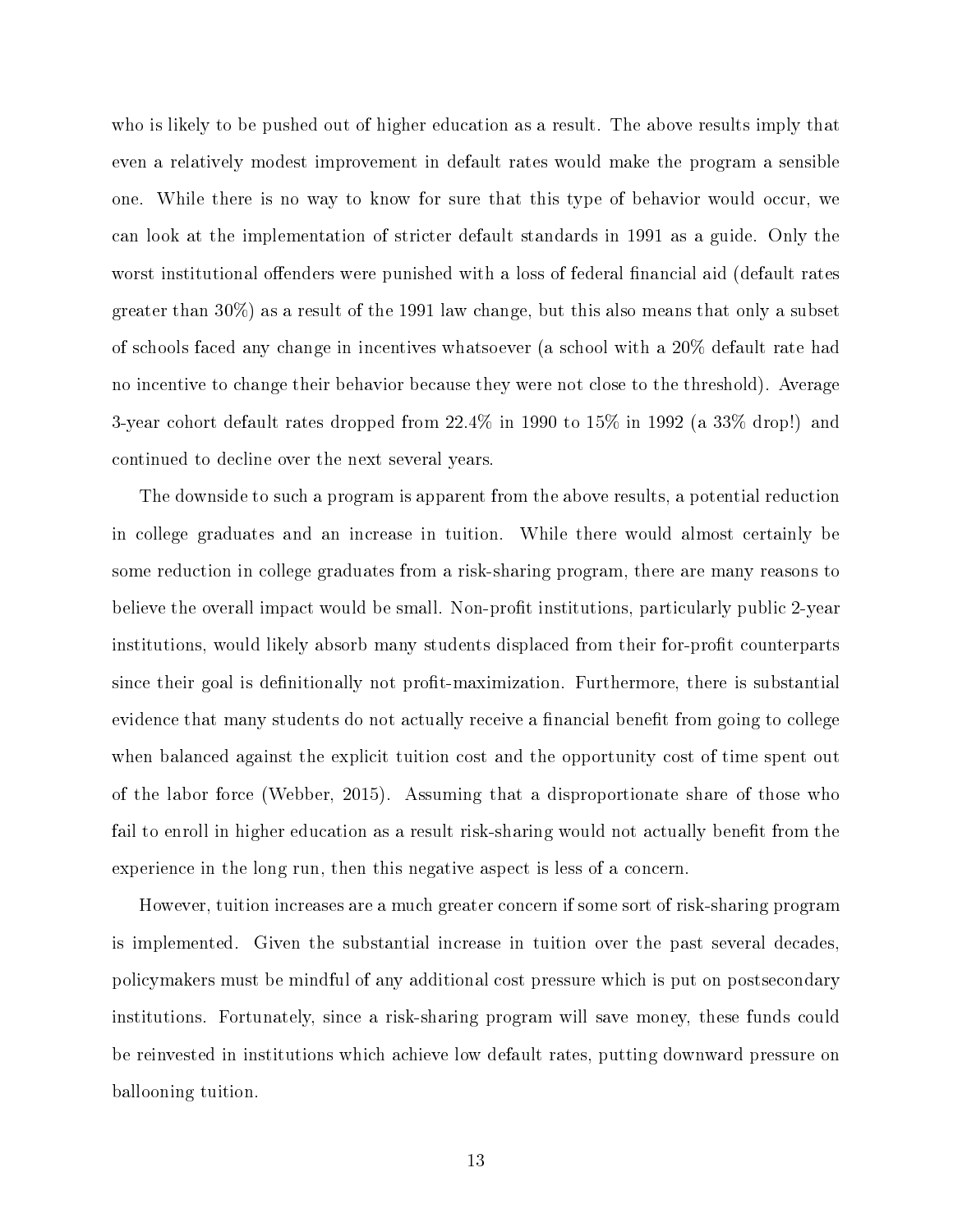### 5 Conclusion

As student loan debt continues to rise, a wide variety of policies aimed at reducing student debt and default rates have been proposed. This paper seeks to evaluate the costs and benefits of one such proposal, often referred to as risk-sharing. Under a risk-sharing program, postsecondary institutions would be obligated to pay for a portion of the debt which is defaulted on by their students. In contrast to current regulations involving default rates which are only binding for schools with very high default rates, a risk-sharing program would incentivise all institutions to reduce their default rates.

This paper examines the potential response of institutions to the introduction of risksharing under a variety of scenarios involving the magnitude of institutional penalties and the tuition elasticity of demand. I find that even a small degree of improvement in default rates (10%) would lead to considerable savings in national student loan debt, with the bulk of the gains coming from 4-year for-profit institutions. Tuition increases are likely to be modest at most schools based on the results of this analysis, but policymakers should be aware that risk-sharing would put positive pressure on tuition rates. Furthermore, I find no evidence that there would be a sharp decline in overall cost efficiency in the event that a risk-sharing program induced students to enroll in a different educational sector.

#### References

- C. Avery and S. Turner, "Student loans: Do college students borrow too much-or not enough?" Journal of Economic Perspectives, vol.  $26(1)$ , pp.  $165-192$ ,  $2012$ .
- S. Cellini, "Financial aid and for-profit colleges: Does aid encourage entry," Journal of Policy Analysis and Management, vol.  $29(3)$ , pp.  $526-552$ ,  $2010$ .
- —, "For-profit higher education: An assessment of costs and benefits," National Tax Journal, vol.  $65(1)$ , pp.  $153-180$ ,  $2012$ .
- S. Cellini and L. Chaudhary, "The labor market returns to a for-profit college education," Economics of Education Review, vol. 43, pp. 125–140, 2014.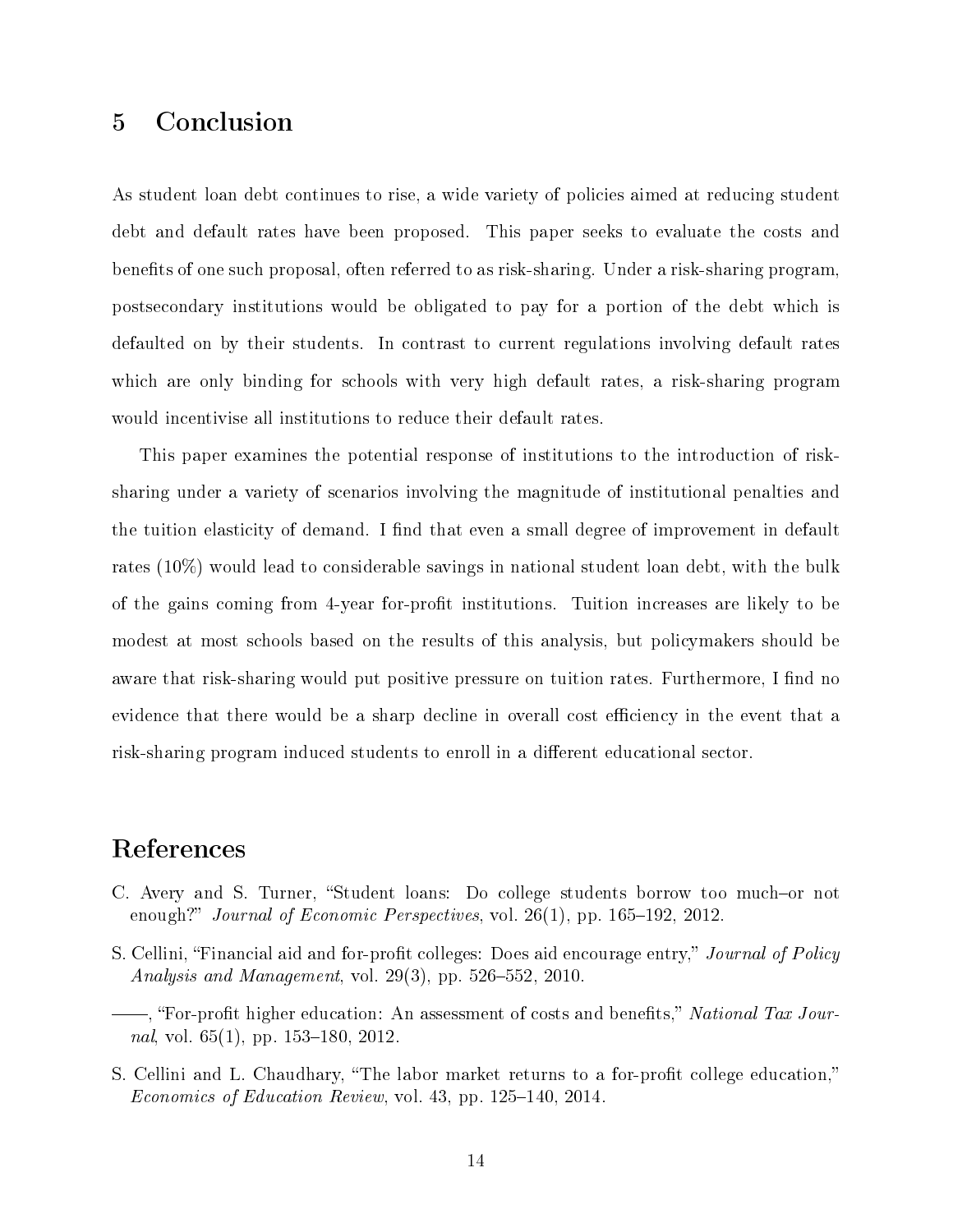- S. Cellini and C. Goldin, "Does federal student aid raise tuition? new evidence on for-profit colleges," American Economic Journal: Economic Policy, vol.  $6(4)$ , pp. 174–206, 2014.
- A. Chung, "Choice of for-profit college," *Economics of Education Review*, vol. 31(6), pp. 1084-1101, 2012.
- E. Cohn, S. Rhine, and M. Santos, "Institutions of higher education as multi-product firms: Economies of scale and scope," Review of Economics and Statistics, vol. 71(2), pp. 284–290, 1989.
- M. Dynarski, "Who defaults on student loans? findings from the national postsecondary student aid study," *Economics of Education Review*, vol.  $13(1)$ , pp.  $55-68$ , 1994.
- R. Ehrenberg, "American higher education in transition," Journal of Economic Perspectives. vol. 26 $(1)$ , pp. 193–216, 2012.
- , What's the future of public higher education? a review essay on gary c. fethke and andrew j. policano's public no more: A new path to excellence for america's public universities," Journal of Economic Literature, vol.  $52(4)$ , pp.  $1142-1150$ ,  $2014$ .
- J. Gross, O. Cekic, D. Hossler, and N. Hillman, What matters in student loan default: A review of the research literature," Journal of Student Financial Aid, vol. 39(1), pp. 19–29, 2009.
- N. Hillman, "College on credit: A multilevel analysis of student loan default," The Review of Higher Education, vol.  $37(2)$ , pp.  $169-195$ ,  $2014$ .
- F. Ionescu, The federal student loan program: Quantitative implications for college enrollment and default rates," Review of Economic Dynamics, vol.  $12(1)$ , pp.  $205-231$ ,  $2009$ .
- D. Laband and B. Lentz, "New estimates of economies of scale and scope in higher education," *Southern Economic Journal*, vol.  $70(1)$ , pp.  $172-183$ ,  $2003$ .
- K. Lang and R. Weinstein, "The wage effects of not-for-profit and for-profit certifications: Better data, somewhat different results," Labour Economics, vol. 24, pp. 230-243, 2013.
- B. Long, "How do financial aid policies affect colleges? the institutional impact of the georgia hope scholarship," Journal of Human Resources, vol.  $39(4)$ , pp.  $1045-1066$ , 2004.

- G. Sav, "Panel data estimates of public higher education scale and scope economies," Atlantic Economic Journal, vol.  $39(1)$ , pp.  $143-153$ ,  $2011$ .
- L. Stingell and J. Stone, "For whom the pell tolls: The response of university tuition to federal grants-in-aid,"  $Economics$  of Education Review, vol. 26(3), pp. 285-295, 2007.
- D. Webber, "Are college costs worth it? how individual ability, major choice, and debt affect optimal schooling decisions," 2015, iZA Discussion Paper 8767.

<sup>,</sup> How have college decisions changed over time? an application of the conditional logistic choice model," Journal of Econometrics, vol.  $121(1-2)$ , pp.  $271-296$ ,  $2004$ .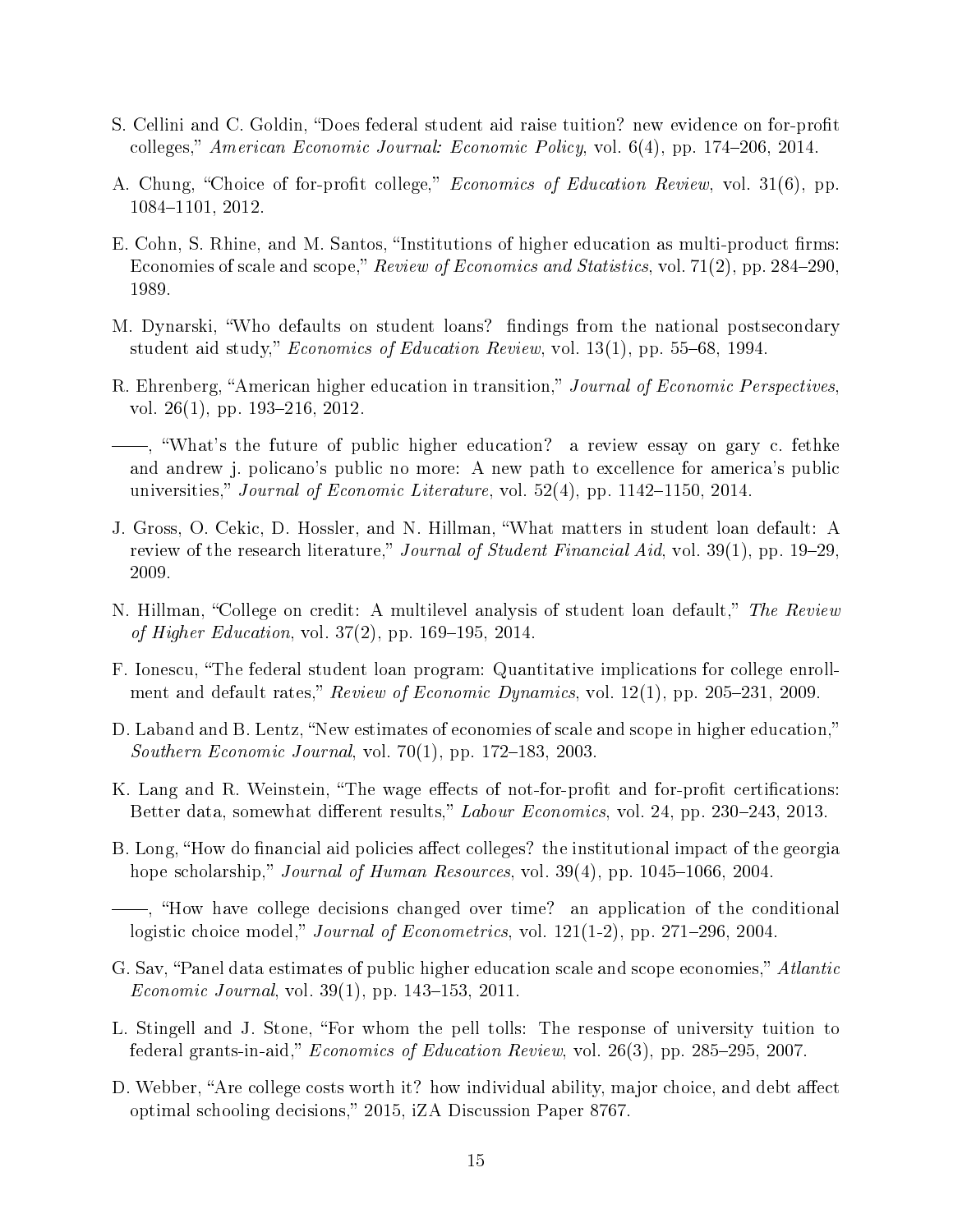|                                                                                                 |            |       |                            | Table 1: Summary Statistics |             |              |             |              |                 |                 |
|-------------------------------------------------------------------------------------------------|------------|-------|----------------------------|-----------------------------|-------------|--------------|-------------|--------------|-----------------|-----------------|
|                                                                                                 | Public PhD |       | Private PhD Public Masters | Private Masters             | Public 4 yr | Private 4 yr | Public 2 yr | Private 2 yr | For Profit 4 yr | For profit 2 yr |
| Undergraduate Enrollment                                                                        | 17787      | 6974  | 5822                       | 2005                        | 2323        | 1073         | 2235        | 224          | 465             | 170             |
| Graduate Enrollment                                                                             | 3993       | 2660  | 949                        | 500                         |             |              |             |              |                 |                 |
| Research Exp. (\$Millions)                                                                      | 57.3       | 1.17  |                            |                             |             |              |             |              |                 |                 |
| Average Faculty Exp.                                                                            | 55961      | 70554 | 58082                      | 51802                       | 52742       | 49840        | 57878       | 48957        | 32607           | 27800           |
| Graduation Rate                                                                                 | 553        | 724   | .424                       | 542                         | 369         | 551          | 224         | 516          | 38              | 628             |
| % Students with loan                                                                            | $\ddot{4}$ | Ř.    | $\ddot{ }$                 | 69.                         | βĢ.         | 59.          | $\Xi$       | 59.          | 82              | .76             |
| Average loan amount                                                                             | 3939       | 5270  | 3432                       | 4779                        | 3517        | 4347         | 2713        | 3979         | 6885            | 5109            |
| Annual In-state Tuition                                                                         | 4284       | 22863 | 3590                       | 15750                       | 3138        | 15612        | 2013        | 9075         | 12397           | 9600            |
| % Default within 3 years*                                                                       | .089       | .074  | .089                       | .074                        | .089        | .074         | 171         | 185          | .186            | 202             |
| $#$ Institutions                                                                                | 155        | 103   | 236                        | 331                         | 100         | 509          | 867         | 102          | 514             | 884             |
| Total observations                                                                              | 3,461      | 2,259 | 5,232                      | 6,796                       | 2,033       | 10,890       | 18,153      | 1,528        | 4,746           | 4,852           |
| *The default rates are obtained from the Department of Education at the institution-type level. |            |       |                            |                             |             |              |             |              |                 |                 |

and thus do not vary across schools of the same type. The default rates for 2 year institutions are

the average between reported rates for less-than-2-year and 2-3 year institutions. Each cell and thus do not vary across schools of the same type. The default rates for 2 year institutions are the average between reported rates for less-than-2-year and 2-3 year institutions. Each cell

represents the median value of the variable for each institution type. represents the median value of the variable for each institution type.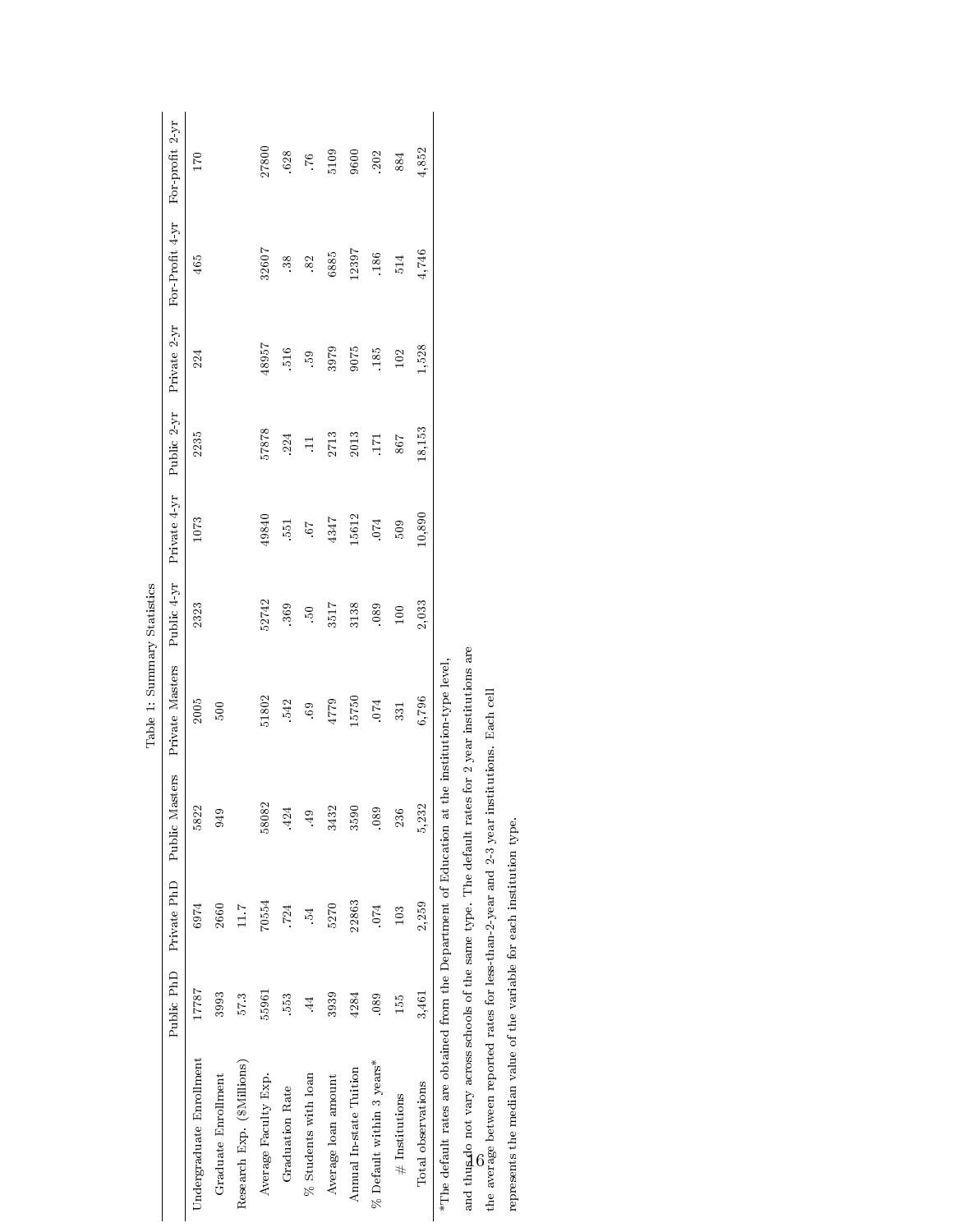|                                |                             |                             |                |                             | Table 2: Cost Regressions |              |                           |              |                         |                 |
|--------------------------------|-----------------------------|-----------------------------|----------------|-----------------------------|---------------------------|--------------|---------------------------|--------------|-------------------------|-----------------|
|                                | Public PhD                  | Private PhD                 | Public Masters | Private Masters             | Public 4 yr               | Private 4 yr | Public 2 yr               | Private 2 yr | For Profit 4 yr         | For profit 2 yr |
| Under                          | 13,631***                   | $16,958***$                 | $8,840***$     | $8,107***$                  | 6,342                     | $7,248***$   | $6,377***$                | $8,044***$   | $5,476***$              | $9,186***$      |
|                                | (2,470)                     | $(7,831)$                   | (926.4)        | (1,386)                     | (5, 642)                  | (1,006)      | $(420.3)$                 | (2,064)      | $\left( 1{,}147\right)$ | (1,085)         |
| Under <sub>2</sub>             | $-0.0509$                   | $-0.847\,$                  | $0.0811^*$     | $0.578***$                  | $1.186***$                | $-0.0996*$   | $0.0915***$               | $1.132***$   | 0.00436                 | $-0.744***$     |
|                                | (0.181)                     | (1.018)                     | (0.0426)       | (0.222)                     | (0.474)                   | (0.0534)     | (0.0308)                  | (0.356)      | (0.00626)               | (0.206)         |
| Grad                           | $12,039**$                  | 3,668                       | 2,598          | 2,556                       |                           |              |                           |              |                         |                 |
|                                | (5,214)                     | (12, 844)                   | (1,710)        | (1,573)                     |                           |              |                           |              |                         |                 |
| Grad <sub>2</sub>              | $1.670\,$                   | 2.693                       | $-0.0333$      | $0.909***$                  |                           |              |                           |              |                         |                 |
|                                | (1.738)                     | (2.626)                     | (1.040)        | (0.303)                     |                           |              |                           |              |                         |                 |
| Research                       | $1.520***$                  | $1.561***$                  |                |                             |                           |              |                           |              |                         |                 |
|                                | (0.211)                     | (0.567)                     |                |                             |                           |              |                           |              |                         |                 |
| Research <sub>2</sub>          | $2.33e-09***$               | $1.17e-09**$                |                |                             |                           |              |                           |              |                         |                 |
|                                | (7.98e.10)                  | (5.72e.10)                  |                |                             |                           |              |                           |              |                         |                 |
| $Under*Grad$<br>$\frac{17}{2}$ | $-2.199***$                 | 1.365                       | $0.0221\,$     | $1.962***$                  |                           |              |                           |              |                         |                 |
|                                | (0.940)                     | (3.184)                     | (0.416)        | (0.503)                     |                           |              |                           |              |                         |                 |
| Under*Research                 | $3.64e-05***$               | $0.000178$ **               |                |                             |                           |              |                           |              |                         |                 |
|                                | $(1.48e-05)$                | (8.87e.05)                  |                |                             |                           |              |                           |              |                         |                 |
| Grad*Research                  | $0.000161***$               | $2.39e-05$                  |                |                             |                           |              |                           |              |                         |                 |
|                                | $(3.03e-05)$                | (0.000102)                  |                |                             |                           |              |                           |              |                         |                 |
| Faculty Salary                 | 12.55                       | $32.61\,$                   | 12.86          | 12.01                       | $5.255*$                  | 4.995**      | $11.03***$                | $0.102\,$    | 7.584                   | $2.557***$      |
|                                | (8.862)                     | (155.6)                     | (9.163)        | (9.708)                     | (3.164)                   | (2.225)      | (2.758)                   | (0.127)      | (6.792)                 | (1.082)         |
| Year FE                        | $\ensuremath{\mathrm{Yes}}$ | $\ensuremath{\mathrm{Yes}}$ | ${\rm Yes}$    | $\ensuremath{\mathrm{Yes}}$ | ${\rm Yes}$               | ${\rm Yes}$  | ${\rm Yes}$               | ${\rm Yes}$  | ${\rm Yes}$             | ${\rm Yes}$     |
| Institution FE                 | ${\rm Yes}$                 | ${\it Yes}$                 | ${\rm Yes}$    | ${\it Yes}$                 | ${\rm Yes}$               | ${\it Yes}$  | $\ensuremath{\text{Yes}}$ | ${\rm Yes}$  | ${\rm Yes}$             | ${\rm Yes}$     |
| Observations                   | 3,461                       | 2,259                       | 5,232          | 6,796                       | 2,033                     | $10,\!890$   | 18,153                    | 1,528        | 4,746                   | 4,852           |
| R-squared                      | 0.899                       | 0.841                       | 0.782          | $0.605\,$                   | 0.295                     | 0.438        | $\bf 0.640$               | 0.666        | $\bf 0.894$             | 0.379           |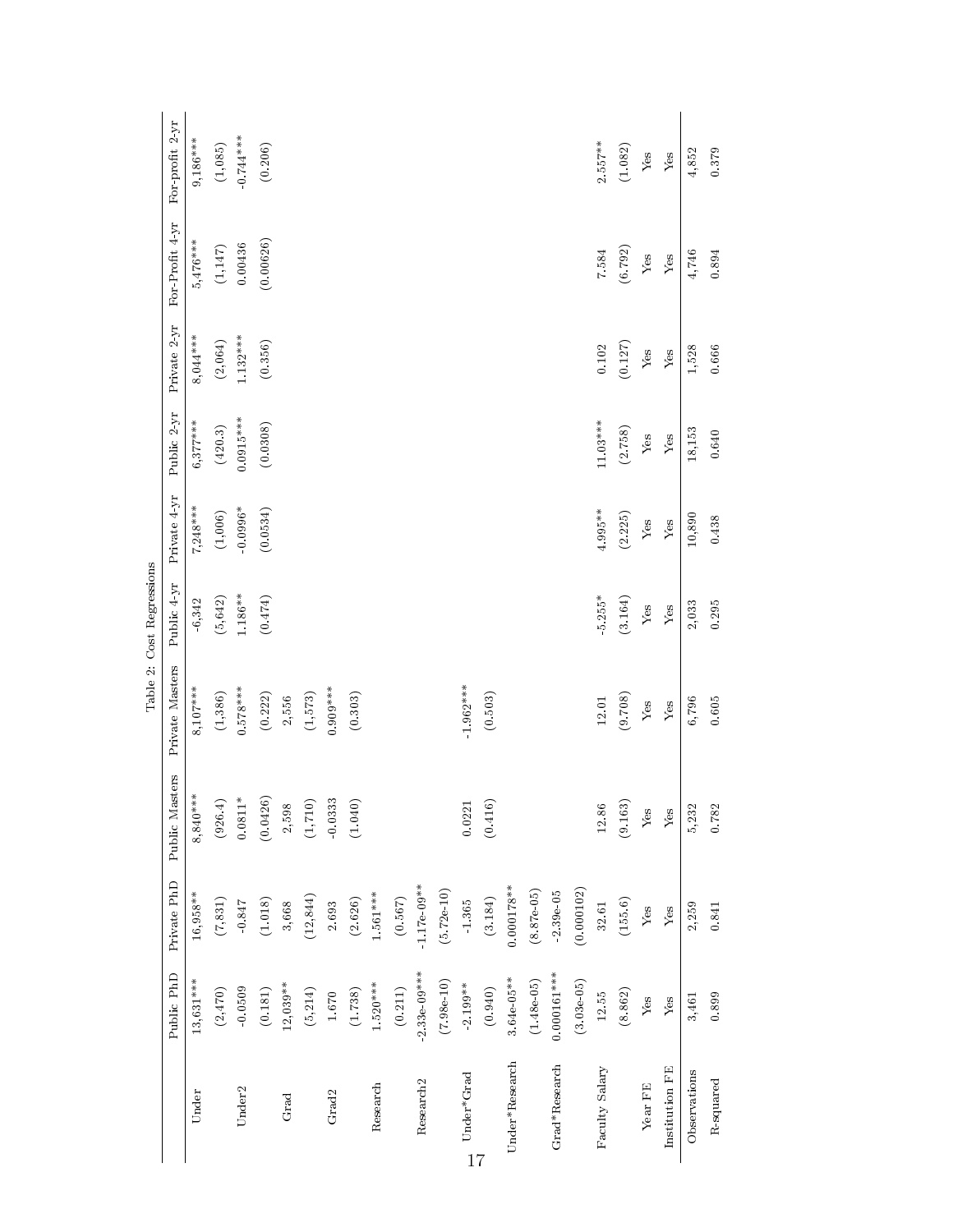|                                   | Public PhD | Private PhD | Public Masters | Private Masters | Public 4 yr | Private 4 yr | Public $2$ yr | Private 2 yr | For Profit 4 yr | For profit $2~\rm yr$ |
|-----------------------------------|------------|-------------|----------------|-----------------|-------------|--------------|---------------|--------------|-----------------|-----------------------|
| Ray Economies of Scale            | 1.309      | 1.121       | 1.339          | $1.855\,$       |             |              |               |              |                 |                       |
|                                   | (.0869)    | (.1361)     | (.0521)        | (.0815)         |             |              |               |              |                 |                       |
| Economies of Scale                |            |             |                |                 |             |              |               |              |                 |                       |
| (Under grad)                      | 1.258      | 8580        | $.4907$        | .9659           | .2296       | 2.667        | $1.518\,$     | $1.621\,$    | $2.614\,$       | 1.238                 |
|                                   | (.4839)    | (.4925)     | (.0695)        | (.0958)         | (2.813)     | (114)        | (.0549)       | (.4256)      | (.3691)         | (.0839)               |
| (Graduate)                        | 2.367      | $4.145\,$   | $30.83\,$      | $-18.56$        |             |              |               |              |                 |                       |
|                                   | (2.559)    | (1.753)     | $(14.67)$      | (7.936)         |             |              |               |              |                 |                       |
| (Research)                        | $1.24\,$   | $1.6005\,$  |                |                 |             |              |               |              |                 |                       |
|                                   | (.1508)    | (.4946)     |                |                 |             |              |               |              |                 |                       |
| Economies of Scope                |            |             |                |                 |             |              |               |              |                 |                       |
| $\left( \text{Under grad}\right)$ | .1346      | .0083       | $0000 -$       | .050            |             |              |               |              |                 |                       |
|                                   | (7780.)    | (1170)      | (.0183)        | (.0083)         |             |              |               |              |                 |                       |
| $\frac{1}{2}$ Graduate)           | .1229      | .0823       | $-0009$        | 0500            |             |              |               |              |                 |                       |
|                                   | (.0748)    | (.1085)     | (.0183)        | (.0083)         |             |              |               |              |                 |                       |
| (Research)                        | $-1240$    | $-0536$     |                |                 |             |              |               |              |                 |                       |
|                                   | (.0254)    | (.019)      |                |                 |             |              |               |              |                 |                       |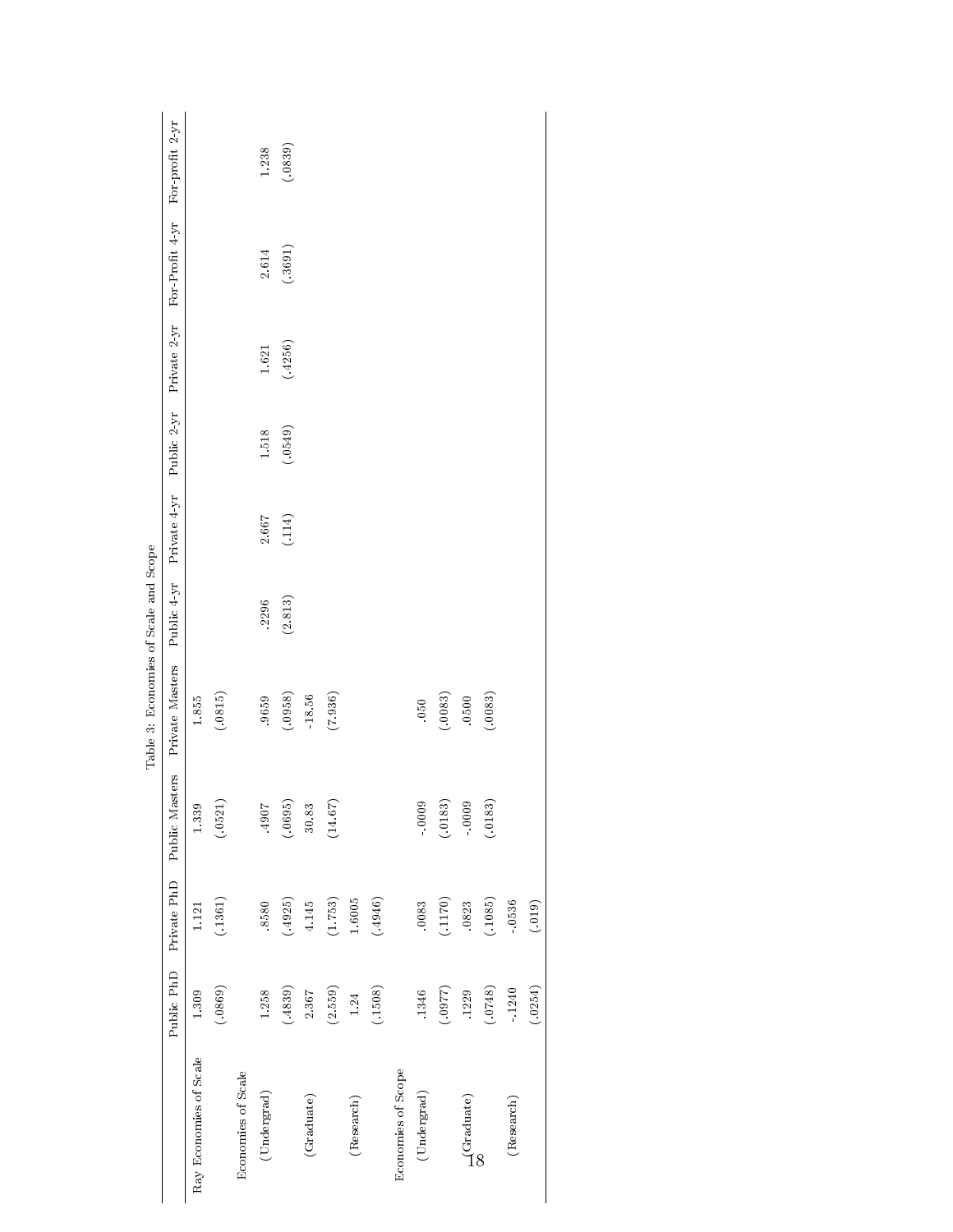|                                                                                                    |                        |                          |                 | Table 4: Response to Risk-Sharing (Demand Elasticity=.1) |                                              |                |                    |                    |                            |                          |
|----------------------------------------------------------------------------------------------------|------------------------|--------------------------|-----------------|----------------------------------------------------------|----------------------------------------------|----------------|--------------------|--------------------|----------------------------|--------------------------|
|                                                                                                    | Public PhD             | Private PhD              | Public Masters  | Private Masters                                          | Public 4 yr                                  | Private 4 yr   | Public 2 yr        | Private 2 yr       | For-Profit 4 yr            | For profit 2-yr          |
| Risk sharing=.2                                                                                    |                        |                          |                 |                                                          |                                              |                |                    |                    |                            |                          |
| Change in tuition                                                                                  | 28                     | 32                       | $30\,$          | 57                                                       | 26                                           | 35             | 22                 | $\overline{z}$     | $165\,$                    | 139                      |
|                                                                                                    | E                      | $\widehat{\infty}$       | $\bigoplus$     | $\bigoplus$                                              | E                                            | E)             | E                  | $\widehat{c}$      | $\widehat{\text{\sf (2)}}$ | $\widehat{\mathfrak{S}}$ |
| Decrease in 1st-yr cohort                                                                          | $108\,$                | 23                       | 173             | $\mathbb{S}^1$                                           | $60\,$                                       | ${\bf 6}$      | 357                | 276                | 2160                       | 2292                     |
|                                                                                                    | $\widehat{\mathbf{e}}$ | (27)                     | $\binom{13}{1}$ | (50)                                                     | $\odot$                                      | (114)          | (86)               | (68)               | (136)                      | (152)                    |
| Decrease in graduates                                                                              | $\overline{6}$         | $\overline{16}$          | $\sqrt{8}$      | 43                                                       | 23                                           | $\overline{5}$ | 89                 | 157                | 752                        | 1249                     |
|                                                                                                    | $\odot$                | (18)                     | $\circledcirc$  | $(28)$                                                   | $\widehat{\text{\ensuremath{\mathfrak{C}}}}$ | (60)           | $(22)$             | $(37)$             | (57)                       | $(82)$                   |
| Decrease in debt                                                                                   | 36386                  | 30473                    | 64034           | 131673                                                   | 23721                                        | .83319         | 55409              | 140079             | 2778659                    | 1484129                  |
|                                                                                                    | (3671)                 | (4423)                   | ெ<br>(544)      | (6821)                                                   | (3427)                                       | (9489)         | (9883)             | (20286)            | (108785)                   | (101313)                 |
| Risk sharing=.5                                                                                    |                        |                          |                 |                                                          |                                              |                |                    |                    |                            |                          |
| Change in tuition                                                                                  | 01                     | $\overline{\phantom{0}}$ | 54              | $\mathfrak{A}$                                           | 66                                           | 89             | 13                 | 185                | 413                        | 347                      |
|                                                                                                    | $\widehat{\infty}$     | $\circledS$              | $\odot$         | $\ominus$                                                | $\widehat{c}$                                | $\ominus$      | $\widehat{\infty}$ | $\left( 15\right)$ | $\odot$                    | $\left( 11\right)$       |
| Decrease in 1st yr cohort                                                                          | 270                    | 58                       | 432             | $198\,$                                                  | 151                                          | 242            | 893                | 690.4843           | 5402                       | 5730                     |
|                                                                                                    | (20)                   | (70)                     | $(32)$          | (91)                                                     | (14)                                         | (231)          | (197)              | $(152)$            | (402)                      | (346)                    |
| Decrease in graduates                                                                              | 152                    | 40                       | 197             | 109                                                      | 38                                           | $129\,$        | 222                | 394                | $1880\,$                   | 3123                     |
|                                                                                                    | (12)                   | $(48)$                   | (15)            | $(50)$                                                   | $\circledcirc$                               | (124)          | $(51)$             | $\left(89\right)$  | (159)                      | $(196)$                  |
| Decrease in debt                                                                                   | 195071                 | 168516                   | 347869          | 727614                                                   | 127868                                       | 1014881        | 847750             | 823687             | $-68e + 07$                | 8632960                  |
|                                                                                                    | (16905)                | (25873)                  | (28384)         | (42790)                                                  | (17476)                                      | (62025)        | (67585)            | (122681)           | (769339)                   | (618897)                 |
| Standard errors are obtained by bootstrapping Equation $(1)$ , Equation $(5)$ , and the process    |                        |                          |                 |                                                          |                                              |                |                    |                    |                            |                          |
| described in the Empirical Methodology section together. The first                                 |                        |                          |                 | row in each panel represents                             |                                              |                |                    |                    |                            |                          |
| the median predicted increase in tuition. The third and fifth rows present the total loss in       |                        |                          |                 |                                                          |                                              |                |                    |                    |                            |                          |
| first-year enrollment and expected college graduates summed over all institutions within each      |                        |                          |                 |                                                          |                                              |                |                    |                    |                            |                          |
| sector. The seventh row reports the expected savings in student loan debt calculated by adding the |                        |                          |                 |                                                          |                                              |                |                    |                    |                            |                          |
| institional penalty for defaults and the debt which is saved by lower                              |                        |                          | enrollments.    |                                                          |                                              |                |                    |                    |                            |                          |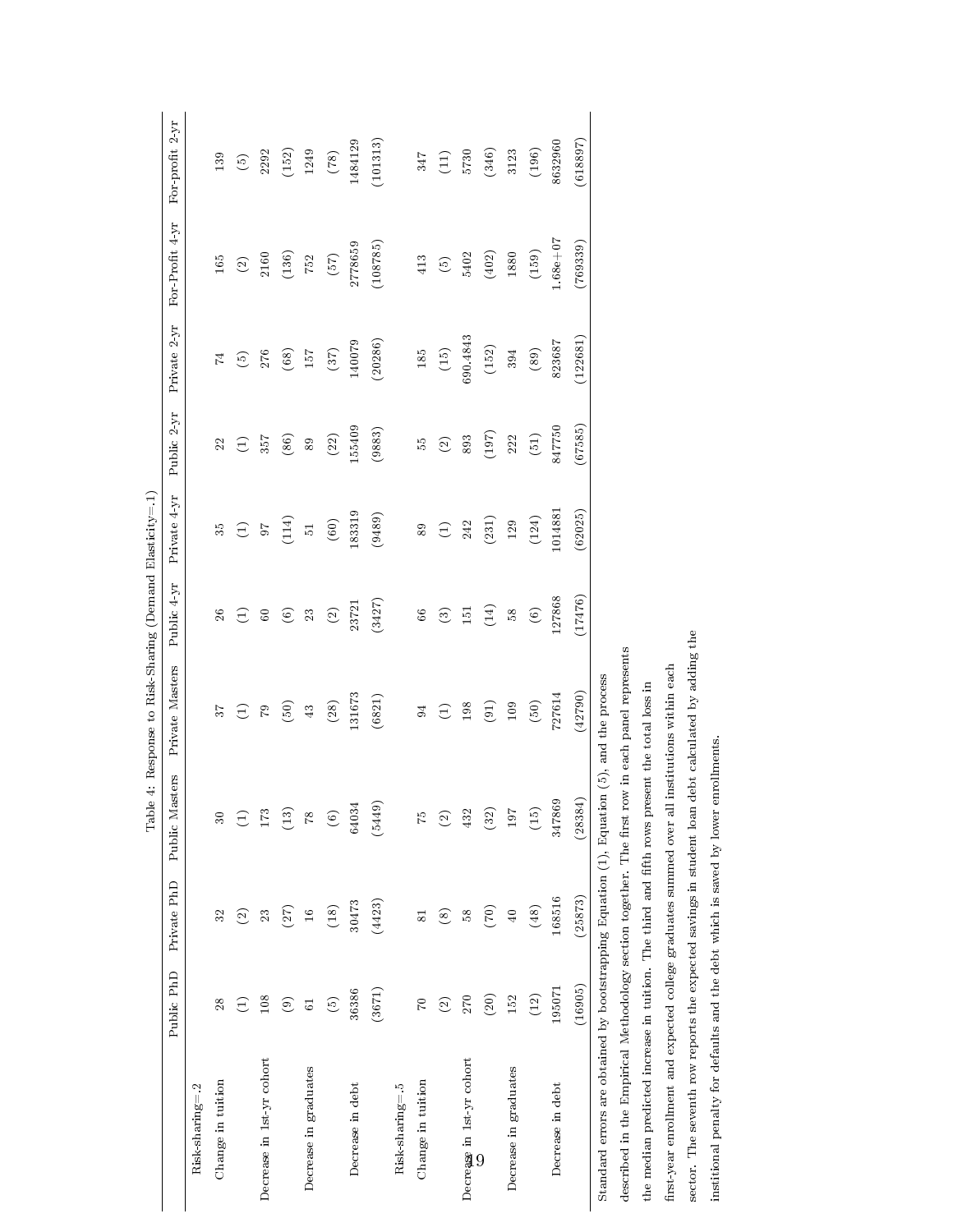|                                                                                                    |                          |                                       |                    | Table 5: Response to Risk-Sharing (Demand Elasticity=.3) |                         |                               |                |                               |                           |                             |
|----------------------------------------------------------------------------------------------------|--------------------------|---------------------------------------|--------------------|----------------------------------------------------------|-------------------------|-------------------------------|----------------|-------------------------------|---------------------------|-----------------------------|
|                                                                                                    | Public PhD               | Private PhD                           | Public Masters     | Private Masters                                          | Public 4 yr             | Private 4 yr                  | Public 2 yr    | Private 2 yr                  | For-Profit 4 yr           | For profit $2 \, \text{yr}$ |
| Risk sharing=2                                                                                     |                          |                                       |                    |                                                          |                         |                               |                |                               |                           |                             |
| Change in tuition                                                                                  | 28                       | 40                                    | $29\,$             | 33                                                       | $\overline{\mathbf{z}}$ | 36                            | $\overline{z}$ | 5                             | $165\,$                   | $165\,$                     |
|                                                                                                    | $\ominus$                | $\begin{pmatrix} 1 \ 1 \end{pmatrix}$ | E                  | $\widehat{\Xi}$                                          | $\widehat{\infty}$      | E                             | E              | $\left( \frac{10}{2} \right)$ | $\widehat{\infty}$        | (13)                        |
| Decrease in 1st-yr cohort                                                                          | 328                      | 86                                    | $\overline{511}$   | 214                                                      | $150\,$                 | $297\,$                       | 1053           | 688                           | 6476                      | 8194                        |
|                                                                                                    | (32)                     | (143)                                 | $(36)$             | (128)                                                    | (21)                    | (372)                         | (217)          | $(163)$                       | $\left( 483\right)$       | (780)                       |
| Decrease in graduates                                                                              | 185                      | 59                                    | 233                | $118\,$                                                  | $8^{\circ}$             | $158\,$                       | 262            | 393                           | 2254                      | 4466                        |
|                                                                                                    | (17)                     | (97)                                  | (17)               | (70)                                                     | $\circledcirc$          | (198)                         | (53)           | $(101)$                       | (190)                     | $\left( 428\right)$         |
| Decrease in debt                                                                                   | 92769                    | 96493                                 | 161807             | 312750                                                   | 50693                   | 489310                        | 393790         | 328574                        | 8027464                   | 1864484                     |
|                                                                                                    | (10726)                  | (28539)                               | (13263)            | (21229)                                                  | (8948)                  | (28396)                       | (22216)        | (60041)                       | (427280)                  | (473525)                    |
| Risk sharing=-5                                                                                    |                          |                                       |                    |                                                          |                         |                               |                |                               |                           |                             |
| Change in tuition                                                                                  | $\overline{\phantom{0}}$ | 100                                   | $\overline{z}$     | 84                                                       | 24                      | 5 <sub>1</sub>                | 24             | 153                           | 412                       | 414                         |
|                                                                                                    | $\widehat{\mathbf{c}}$   | (34)                                  | $\widehat{\infty}$ | $\circledR$                                              | $\bigoplus$             | $\textcircled{\scriptsize 2}$ | $\ominus$      | (27)                          | $\widetilde{\mathcal{O}}$ | $(31)$                      |
| Decrease in 1st-yr cohort                                                                          | 821                      | 216                                   | 1277               | 535                                                      | 375                     | 742                           | 2633           | 1721                          | 16192                     | 20486                       |
|                                                                                                    | (69)                     | (296)                                 | (91)               | (453)                                                    | (51)                    | (1010)                        | $(530)$        | $(421)$                       | (1288)                    | (1587)                      |
| Decrease in graduates                                                                              | 462                      | 149                                   | 582                | 296                                                      | 146                     | 396                           | $656\,$        | 983                           | 5636                      | 11166                       |
|                                                                                                    | (38)                     | (207)                                 | $\overline{45}$    | (251)                                                    | (21)                    | (539)                         | (128)          | (256)                         | (505)                     | (869)                       |
| Decrease in debt                                                                                   | 547469                   | 581138                                | 958947             | 1859345                                                  | 296446                  | 2927325                       | 2337635        | 2001786                       | $4.96e + 07$              | $2.98e + 07$                |
|                                                                                                    | (52139)                  | (208901)                              | (84807)            | (147036)                                                 | (55326)                 | (156261)                      | (123912.6)     | (437334)                      | (2537678)                 | (2450506)                   |
| Standard errors are obtained by bootstrapping Equation $(1)$ , Equation $(5)$ , and the process    |                          |                                       |                    |                                                          |                         |                               |                |                               |                           |                             |
| described in the Empirical Methodology section together. The first                                 |                          |                                       |                    | row in each panel represents                             |                         |                               |                |                               |                           |                             |
| the median predicted increase in tuition. The third and fifth rows present the total loss in       |                          |                                       |                    |                                                          |                         |                               |                |                               |                           |                             |
| first-year enrollment and expected college graduates summed over all institutions within each      |                          |                                       |                    |                                                          |                         |                               |                |                               |                           |                             |
| sector. The seventh row reports the expected savings in student loan debt calculated by adding the |                          |                                       |                    |                                                          |                         |                               |                |                               |                           |                             |
| institional penalty for defaults and the debt which is saved by lower enrollments.                 |                          |                                       |                    |                                                          |                         |                               |                |                               |                           |                             |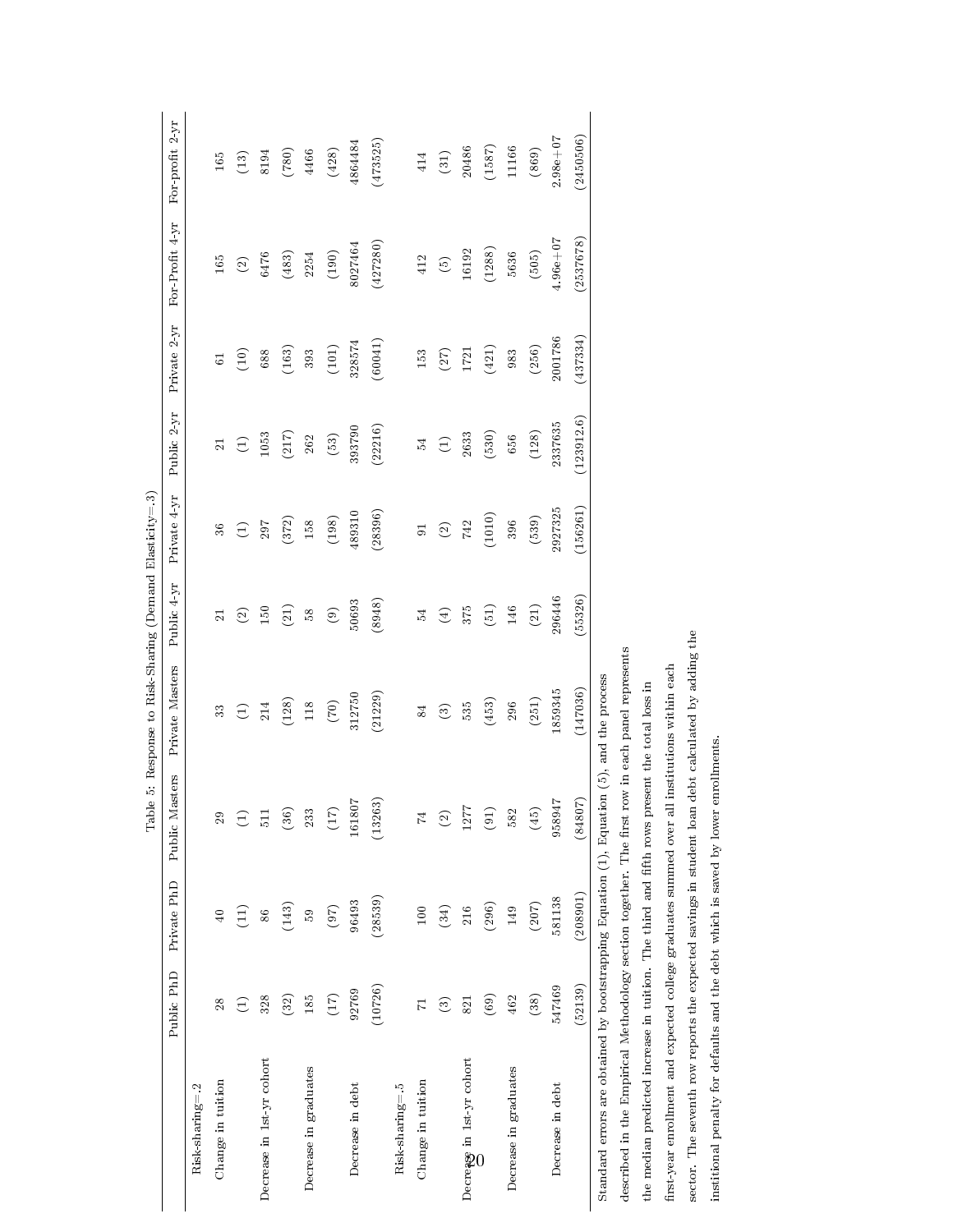|                                                                                                 |                    |             |                | Table 6: Response to Risk-Sharing (Demand Elasticity=.5) |                    |              |             |                 |                   |                 |
|-------------------------------------------------------------------------------------------------|--------------------|-------------|----------------|----------------------------------------------------------|--------------------|--------------|-------------|-----------------|-------------------|-----------------|
|                                                                                                 | Public PhD         | Private PhD | Public Masters | Private Masters                                          | Public 4 yr        | Private 4 yr | Public 2 yr | Private 2 yr    | For Profit 4 yr   | For profit 2 yr |
| Risk-sharing=.2                                                                                 |                    |             |                |                                                          |                    |              |             |                 |                   |                 |
| Change in tuition                                                                               | 28                 | 51          | $29\,$         |                                                          | $\overline{18}$    | 37           | $\Xi$       | $\mathbb{S}^2$  | 164               | 205             |
|                                                                                                 | $\widehat{\infty}$ | (541)       | E              | E                                                        | $\widehat{\infty}$ | E            | $\bigoplus$ | $\widehat{\Xi}$ | $\widehat{\odot}$ | $(43)$          |
| Decrease in 1st-yr cohort                                                                       | 553                | 187         | 838            | $325\,$                                                  | 213                | 505          | 1725        | 981             | 10785             | 16896           |
|                                                                                                 | (48)               | (6967)      | (52)           | (200)                                                    | (38)               | (515)        | (423)       | (308)           | (755)             | (3280)          |
| Decrease in graduates                                                                           | 311                | 128         | 382            | $179\,$                                                  | $82\,$             | 269          | 430         | 560             | 3754              | $9210\,$        |
|                                                                                                 | (26)               | (4823)      | (25)           | (111)                                                    | (15)               | (279)        | (106)       | (187)           | (282)             | (1786)          |
| Decrease in debt                                                                                | 150331             | 201311      | 256530         | 461331                                                   | 69634              | 808137       | 623832      | 462557          | $.33e + 07$       | 9848272         |
|                                                                                                 | (14455)            | (2128019)   | (19346)        | (43675)                                                  | (12610)            | (49939)      | (37328)     | (108566)        | (734915)          | (1957362)       |
| Risk sharing=.5                                                                                 |                    |             |                |                                                          |                    |              |             |                 |                   |                 |
| Change in tuition                                                                               | 72                 | 129         | $\mathbb{Z}$   | 77                                                       | $46\,$             | 93           | SS.         | 131             | $412\,$           | 513             |
|                                                                                                 | $\widehat{\circ}$  | (443)       | ව              | $\odot$                                                  | $\circledast$      | $\odot$      | $\bigoplus$ | (39)            | $\bigcirc$        | $^{(98)}$       |
| Decrease in 1st-yr cohort                                                                       | 1382               | 467         | 2096           | 812                                                      | 533                | 1263         | 4312        | 2453            | 26963             | 42241           |
|                                                                                                 | (165)              | (2126)      | $(126)$        | (695)                                                    | (101)              | (1625)       | (1053)      | $(729)$         | (2472)            | (7513)          |
| Decrease in graduates                                                                           | <b>672</b>         | 322         | 956            | 449                                                      | 207                | 674          | 1075        | 1402            | 9386              | 23025           |
|                                                                                                 | (95)               | (1478)      | (58)           | (389)                                                    | (38)               | (868)        | (275)       | (426)           | (901)             | (4275)          |
| Decrease in debt                                                                                | 907230             | 1236258     | 1550969        | 2787977                                                  | 414825             | 4919993      | 3775398     | 2839178         | $8.24e + 07$      | $6.09 + 07$     |
|                                                                                                 | (115675)           | (3844087)   | (111490)       | (230218)                                                 | (94729)            | (258830)     | (258929)    | (764441)        | (5011809)         | $(1.10e+0.7)$   |
| Standard errors are obtained by bootstrapping Equation $(1)$ , Equation $(5)$ , and the process |                    |             |                |                                                          |                    |              |             |                 |                   |                 |
| described in the Empirical Methodology section together. The first                              |                    |             |                | row in each panel represents                             |                    |              |             |                 |                   |                 |
| the median predicted increase in tuition. The third and fifth rows present the total loss in    |                    |             |                |                                                          |                    |              |             |                 |                   |                 |
| first-year enrollment and expected college graduates summed over all institutions within each   |                    |             |                |                                                          |                    |              |             |                 |                   |                 |

sector. The seventh row reports the expected savings in student loan debt calculated by adding the

sector. The seventh row reports the expected savings in student loan debt calculated by adding the institional penalty for defaults and the debt which is saved by lower enrollments.